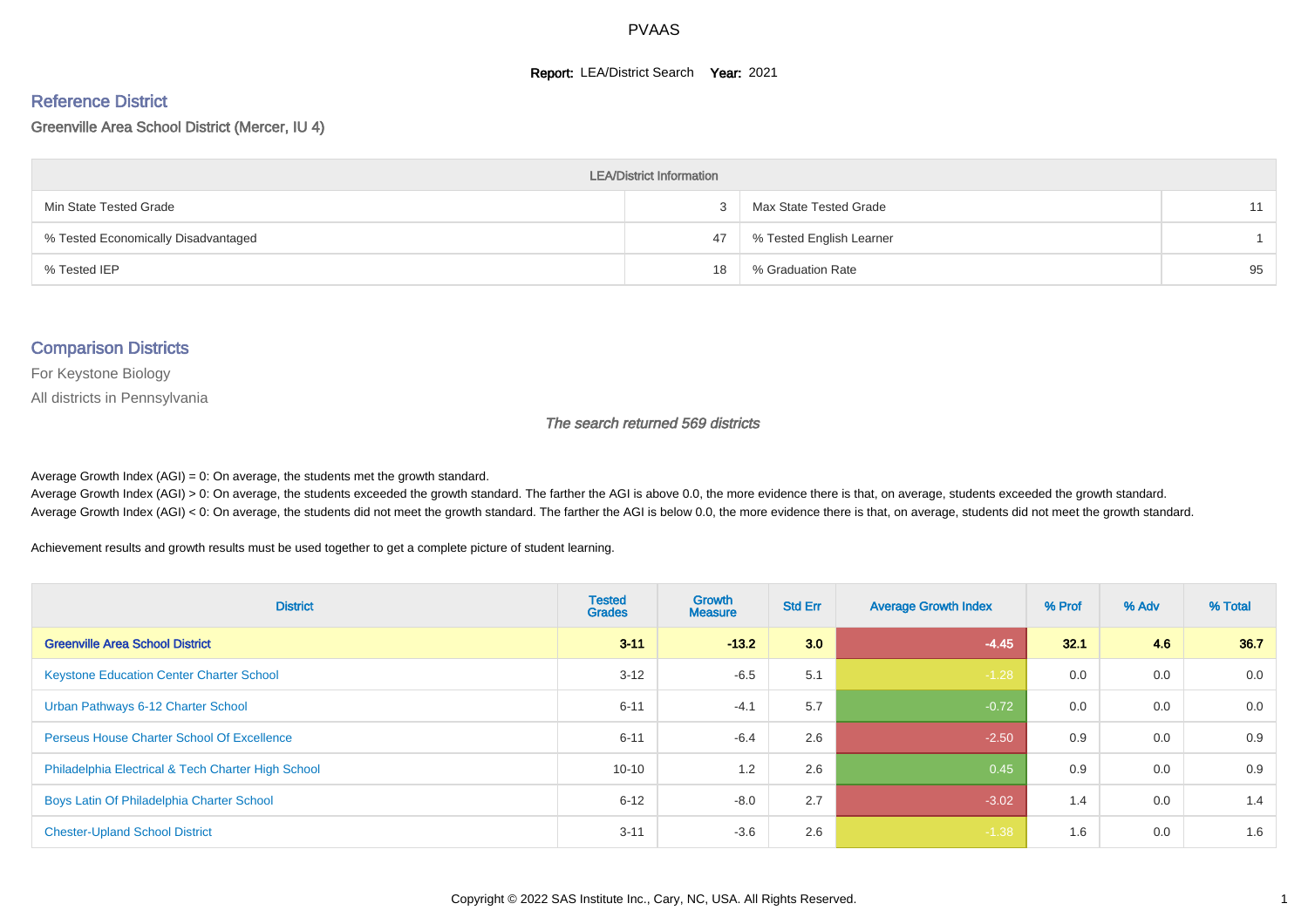| <b>District</b>                                                       | <b>Tested</b><br><b>Grades</b> | <b>Growth</b><br><b>Measure</b> | <b>Std Err</b> | <b>Average Growth Index</b> | % Prof | % Adv | % Total |
|-----------------------------------------------------------------------|--------------------------------|---------------------------------|----------------|-----------------------------|--------|-------|---------|
| <b>Greenville Area School District</b>                                | $3 - 11$                       | $-13.2$                         | 3.0            | $-4.45$                     | 32.1   | 4.6   | 36.7    |
| <b>Aliquippa School District</b>                                      | $3 - 11$                       | $-20.0$                         | 3.6            | $-5.54$                     | 1.7    | 0.0   | 1.7     |
| <b>Innovative Arts Academy Charter School</b>                         | $6 - 11$                       | $-7.2$                          | 2.5            | $-2.83$                     | 2.0    | 0.0   | 2.0     |
| <b>Chester Charter Scholars Academy Charter School</b>                | $3 - 12$                       | $-6.2$                          | 3.3            | $-1.88$                     | 2.2    | 0.0   | 2.2     |
| La Academia Partnership Charter School                                | $6 - 11$                       | $-15.5$                         | 5.7            | $-2.70$                     | 2.3    | 0.0   | $2.3\,$ |
| People For People Charter School                                      | $3 - 12$                       | 6.4                             | 5.6            | $1.15$                      | 2.4    | 0.0   | 2.4     |
| <b>Sto-Rox School District</b>                                        | $3 - 10$                       | $-7.0$                          | $3.5\,$        | $-1.99$                     | 3.2    | 0.0   | $3.2\,$ |
| <b>Mastery Charter School - Gratz Campus</b>                          | $7 - 10$                       | $-9.5$                          | 4.6            | $-2.09$                     | 0.0    | 3.4   | 3.4     |
| <b>Universal Audenried Charter School</b>                             | $9 - 11$                       | $-3.8$                          | 2.5            | $-1.53$                     | 3.0    | 0.5   | 3.5     |
| <b>Tech Freire Charter School</b>                                     | $9 - 11$                       | 0.7                             | 2.5            | 0.27                        | 3.6    | 0.0   | 3.6     |
| <b>York City School District</b>                                      | $3 - 12$                       | $-17.7$                         | 1.8            | $-10.05$                    | 3.2    | 0.7   | 3.9     |
| <b>Clairton City School District</b>                                  | $3 - 11$                       | $-1.6$                          | 5.0            | $-0.32$                     | 3.8    | 0.5   | 4.4     |
| Aspira Bilingual Cyber Charter School                                 | $3 - 11$                       | 5.1                             | 5.8            | 0.87                        | 4.8    | 0.0   | 4.8     |
| <b>Claysburg-Kimmel School District</b>                               | $3 - 11$                       | $-1.2$                          | 5.2            | $-0.22$                     | 5.0    | 0.0   | $5.0\,$ |
| <b>West Side CTC</b>                                                  | $9 - 10$                       | $-32.0$                         | 3.9            | $-8.16$                     | 5.9    | 0.0   | 5.9     |
| <b>Allentown City School District</b>                                 | $3 - 12$                       | $-16.9$                         | 1.4            | $-12.37$                    | 5.9    | 0.4   | 6.3     |
| Morrisville Borough School District                                   | $3 - 11$                       | $-13.1$                         | 3.7            | $-3.52$                     | 4.9    | 1.6   | 6.6     |
| <b>Belmont Charter School</b>                                         | $3 - 10$                       | 2.2                             | 3.4            | 0.64                        | 5.3    | 1.8   | $7.0\,$ |
| <b>Lawrence County CTC</b>                                            | $10 - 11$                      | $-9.8$                          | 3.7            | $-2.68$                     | 7.3    | 0.0   | 7.3     |
| <b>Propel Charter School-Homestead</b>                                | $3 - 11$                       | $-5.0$                          | 3.9            | $-1.27$                     | 7.3    | 0.0   | $7.3$   |
| <b>Turkeyfoot Valley Area School District</b>                         | $3 - 12$                       | $-15.4$                         | 5.8            | $-2.66$                     | 3.8    | 3.8   | $7.6\,$ |
| Preparatory Charter School Of Mathematics, Science, Tech, And Careers | $9 - 10$                       | $-5.1$                          | 2.5            | $-2.03$                     | 6.3    | 1.4   | 7.7     |
| <b>Propel Charter School-Montour</b>                                  | $3 - 10$                       | $-3.4$                          | 3.6            | $-0.93$                     | 7.7    | 0.0   | $7.7$   |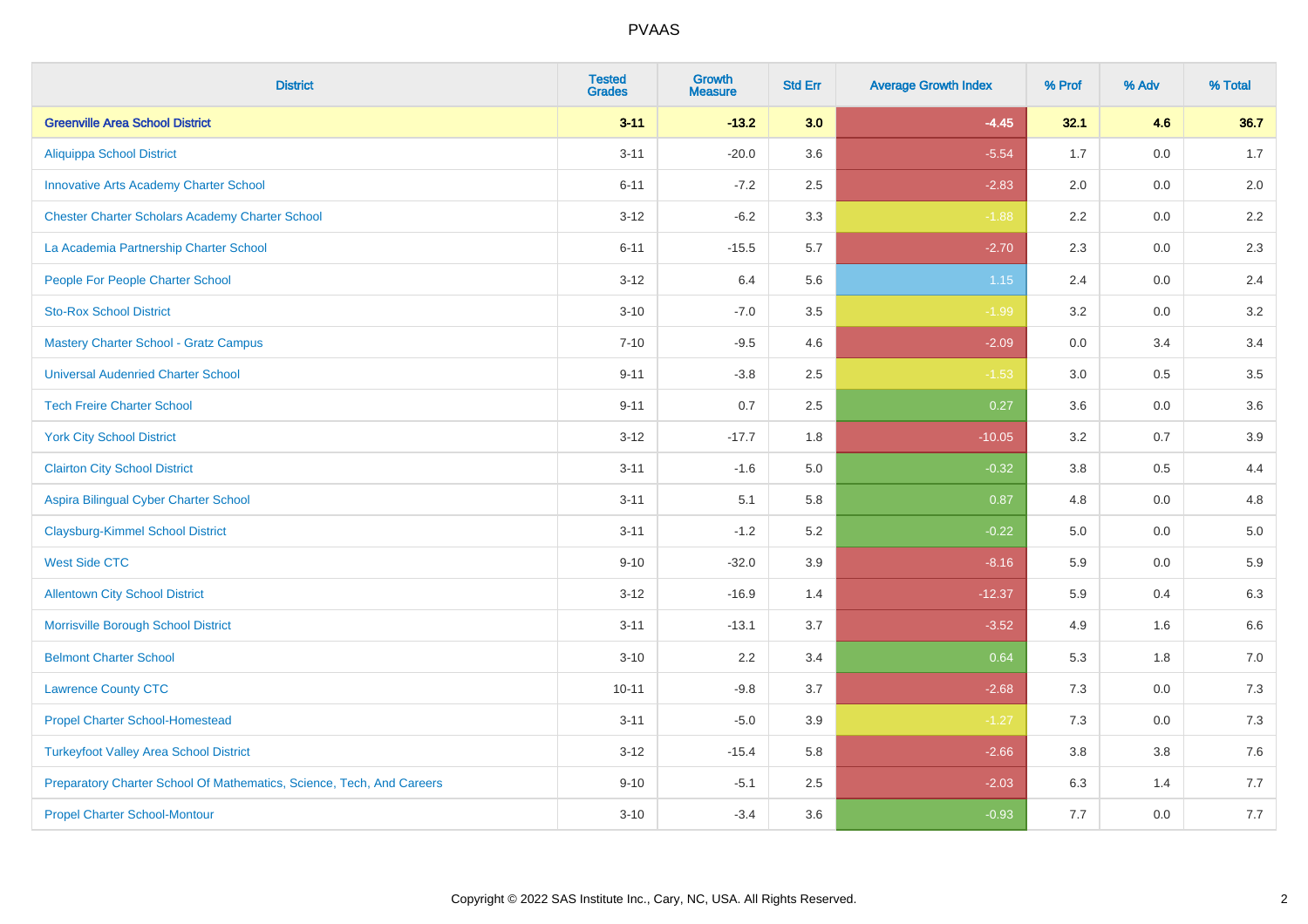| <b>District</b>                                   | <b>Tested</b><br><b>Grades</b> | <b>Growth</b><br><b>Measure</b> | <b>Std Err</b> | <b>Average Growth Index</b> | % Prof  | % Adv   | % Total |
|---------------------------------------------------|--------------------------------|---------------------------------|----------------|-----------------------------|---------|---------|---------|
| <b>Greenville Area School District</b>            | $3 - 11$                       | $-13.2$                         | 3.0            | $-4.45$                     | 32.1    | 4.6     | 36.7    |
| <b>Harrisburg City School District</b>            | $3 - 11$                       | $-0.2$                          | 2.0            | $-0.11$                     | 6.0     | 2.0     | 8.0     |
| Propel Charter School - Braddock Hills            | $3 - 11$                       | $-2.1$                          | 3.3            | $-0.63$                     | 4.8     | 3.2     | 8.1     |
| Lincoln Leadership Academy Charter School         | $3 - 12$                       | $-7.4$                          | 3.7            | $-1.99$                     | 6.4     | 2.1     | 8.5     |
| Dr Robert Ketterer Charter School Inc             | $6 - 12$                       | 7.1                             | 4.3            | 1.66                        | 7.3     | 1.7     | 9.0     |
| <b>Shade-Central City School District</b>         | $3 - 11$                       | $-14.6$                         | 4.0            | $-3.68$                     | 9.6     | 0.0     | 9.6     |
| <b>Executive Education Academy Charter School</b> | $3 - 10$                       | $-14.6$                         | 3.0            | $-4.81$                     | 8.5     | 1.2     | 9.8     |
| <b>Tacony Academy Charter School</b>              | $3 - 11$                       | $-12.9$                         | 3.3            | $-3.90$                     | 8.6     | 1.4     | 10.0    |
| <b>KIPP Dubois Charter School</b>                 | $9 - 10$                       | $-3.0$                          | 3.1            | $-0.95$                     | 10.0    | 0.0     | 10.0    |
| <b>Sugar Valley Rural Charter School</b>          | $3 - 11$                       | $-3.6$                          | 3.7            | $-0.98$                     | 10.3    | 0.0     | 10.3    |
| <b>Woodland Hills School District</b>             | $3 - 12$                       | $-4.2$                          | 2.5            | $-1.66$                     | 10.1    | 1.4     | 11.5    |
| <b>Greater Johnstown School District</b>          | $3 - 11$                       | $-3.5$                          | 2.4            | $-1.45$                     | 10.3    | 1.3     | 11.5    |
| <b>Esperanza Cyber Charter School</b>             | $3 - 11$                       | 7.1                             | 6.1            | 1.15                        | $8.8\,$ | $2.9\,$ | 11.8    |
| New Kensington-Arnold School District             | $3 - 11$                       | $-5.8$                          | 3.2            | $-1.80$                     | 10.8    | 1.2     | 12.0    |
| <b>Big Beaver Falls Area School District</b>      | $3 - 11$                       | $-17.9$                         | 2.8            | $-6.27$                     | 9.4     | 2.8     | 12.2    |
| <b>Multicultural Academy Charter School</b>       | $9 - 11$                       | 6.0                             | 3.4            | 1.77                        | 12.3    | $0.0\,$ | 12.3    |
| <b>Norristown Area School District</b>            | $3 - 12$                       | $-25.4$                         | 1.7            | $-15.35$                    | 10.6    | 1.8     | 12.4    |
| Community Academy Of Philadelphia Charter School  | $3 - 11$                       | 0.1                             | 2.6            | 0.06                        | 9.7     | 2.6     | 12.4    |
| <b>Mastery Charter School - Thomas Campus</b>     | $3 - 10$                       | 7.9                             | 5.7            | 1.39                        | 12.5    | 0.0     | 12.5    |
| <b>Lancaster School District</b>                  | $3 - 12$                       | $-10.0$                         | 1.4            | $-7.22$                     | 9.0     | 3.9     | 12.8    |
| Mastery Charter School - Shoemaker Campus         | $7 - 10$                       | $-2.3$                          | 2.8            | $-0.81$                     | 10.1    | 3.7     | 13.8    |
| <b>Steelton-Highspire School District</b>         | $3 - 11$                       | $-5.3$                          | 3.2            | $-1.65$                     | 13.9    | 0.0     | 13.9    |
| <b>Tussey Mountain School District</b>            | $3 - 12$                       | $-13.0$                         | 3.3            | $-3.93$                     | 11.1    | 3.2     | 14.3    |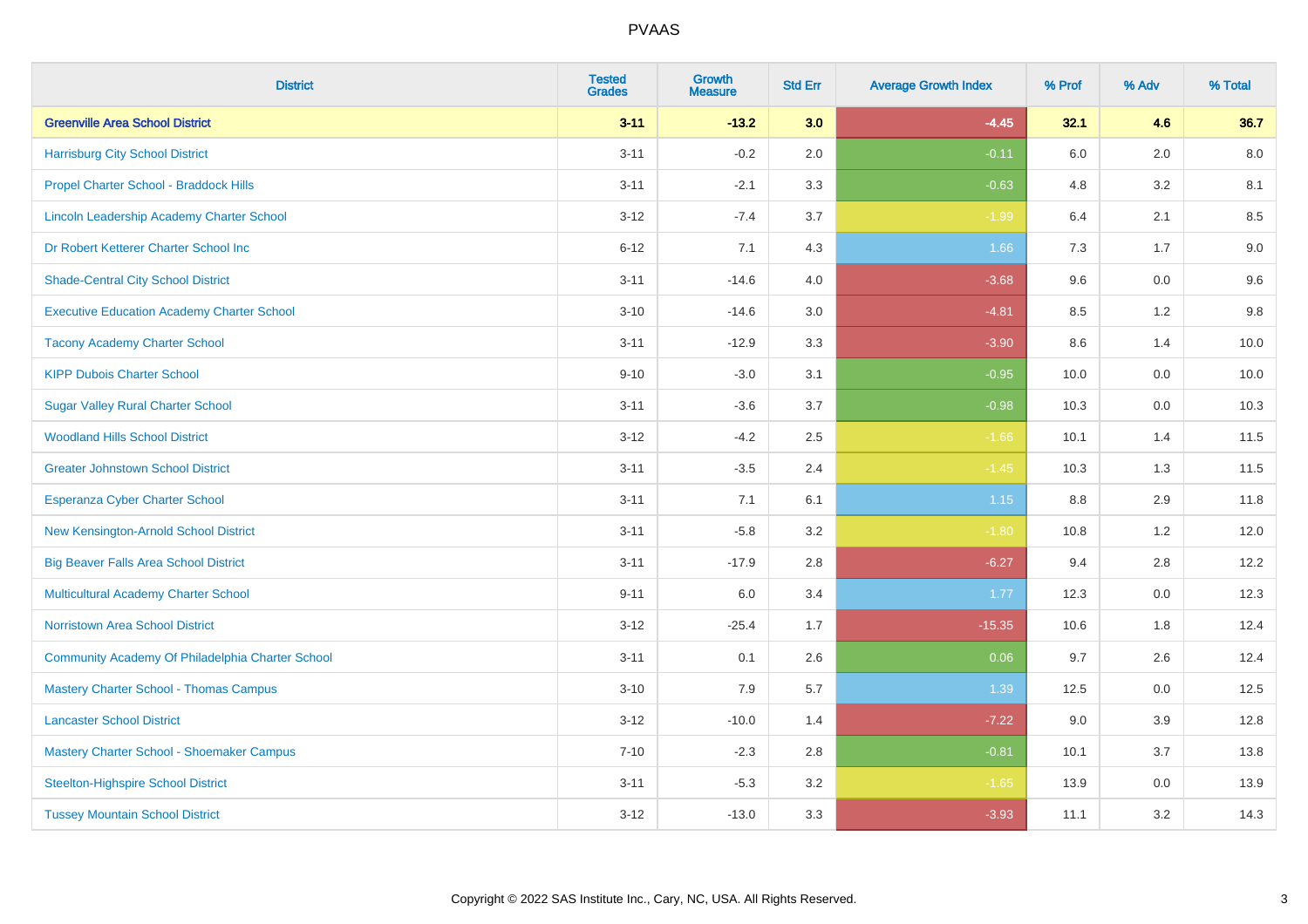| <b>District</b>                          | <b>Tested</b><br><b>Grades</b> | <b>Growth</b><br><b>Measure</b> | <b>Std Err</b> | <b>Average Growth Index</b> | % Prof | % Adv   | % Total |
|------------------------------------------|--------------------------------|---------------------------------|----------------|-----------------------------|--------|---------|---------|
| <b>Greenville Area School District</b>   | $3 - 11$                       | $-13.2$                         | 3.0            | $-4.45$                     | 32.1   | 4.6     | 36.7    |
| <b>Shenandoah Valley School District</b> | $3 - 11$                       | $-4.5$                          | 3.5            | $-1.29$                     | 14.3   | $0.0\,$ | 14.3    |
| <b>Cornell School District</b>           | $3 - 11$                       | $-5.5$                          | 4.6            | $-1.20$                     | 11.3   | 3.2     | 14.5    |
| <b>Washington School District</b>        | $3 - 11$                       | $-15.9$                         | 2.9            | $-5.44$                     | 12.9   | 1.7     | 14.7    |
| <b>Hanover Area School District</b>      | $3 - 11$                       | $-14.7$                         | 4.7            | $-3.13$                     | 12.1   | 3.0     | 15.2    |
| Imhotep Institute Charter High School    | $9 - 11$                       | $-17.6$                         | 5.8            | $-3.03$                     | 15.4   | 0.0     | 15.4    |
| <b>Blacklick Valley School District</b>  | $3 - 11$                       | $-0.9$                          | 3.9            | $-0.23$                     | 7.7    | 7.7     | 15.4    |
| <b>Coatesville Area School District</b>  | $3 - 11$                       | $-9.5$                          | 1.6            | $-5.81$                     | 12.8   | 3.3     | 16.2    |
| <b>Rochester Area School District</b>    | $3 - 11$                       | $-5.7$                          | 3.9            | $-1.45$                     | 14.9   | 2.1     | 17.0    |
| <b>Muhlenberg School District</b>        | $3 - 10$                       | $-17.8$                         | 1.9            | $-9.34$                     | 12.4   | 4.6     | 17.0    |
| <b>City CHS</b>                          | $10 - 11$                      | $-5.6$                          | 2.4            | $-2.34$                     | 15.9   | 1.5     | 17.4    |
| Esperanza Academy Charter School         | $4 - 11$                       | 2.1                             | 2.1            | 1.01                        | 14.2   | 3.6     | 17.8    |
| <b>Wilkes-Barre Area School District</b> | $3 - 11$                       | $-12.4$                         | 2.4            | $-5.18$                     | 14.2   | 3.7     | 17.9    |
| <b>Sharon City School District</b>       | $3 - 11$                       | $-6.5$                          | 2.3            | $-2.79$                     | 13.1   | $5.0\,$ | 18.1    |
| <b>Bristol Township School District</b>  | $3 - 11$                       | $-7.4$                          | 1.4            | $-5.32$                     | 13.8   | 4.6     | 18.4    |
| <b>Mcguffey School District</b>          | $3 - 11$                       | $-12.1$                         | 3.0            | $-4.06$                     | 12.8   | 5.9     | 18.6    |
| <b>Burgettstown Area School District</b> | $3 - 11$                       | $-11.2$                         | 3.2            | $-3.46$                     | 16.0   | 2.7     | 18.7    |
| <b>Columbia Borough School District</b>  | $3 - 12$                       | $-1.1$                          | 3.6            | $-0.31$                     | 17.2   | 1.7     | 19.0    |
| <b>Achievement House Charter School</b>  | $7 - 11$                       | $-8.2$                          | 3.6            | $-2.28$                     | 16.7   | 2.8     | 19.4    |
| <b>New Castle Area School District</b>   | $3 - 12$                       | $-13.6$                         | 2.3            | $-5.99$                     | 17.6   | 2.0     | 19.5    |
| <b>Frazier School District</b>           | $3 - 11$                       | $-18.9$                         | 3.4            | $-5.49$                     | 18.3   | 1.4     | 19.7    |
| <b>West Mifflin Area School District</b> | $3 - 12$                       | $-11.9$                         | 2.5            | $-4.77$                     | 15.9   | 4.0     | 19.9    |
| <b>Erie City School District</b>         | $3 - 12$                       | $-4.5$                          | 1.4            | $-3.09$                     | 13.4   | 6.7     | 20.1    |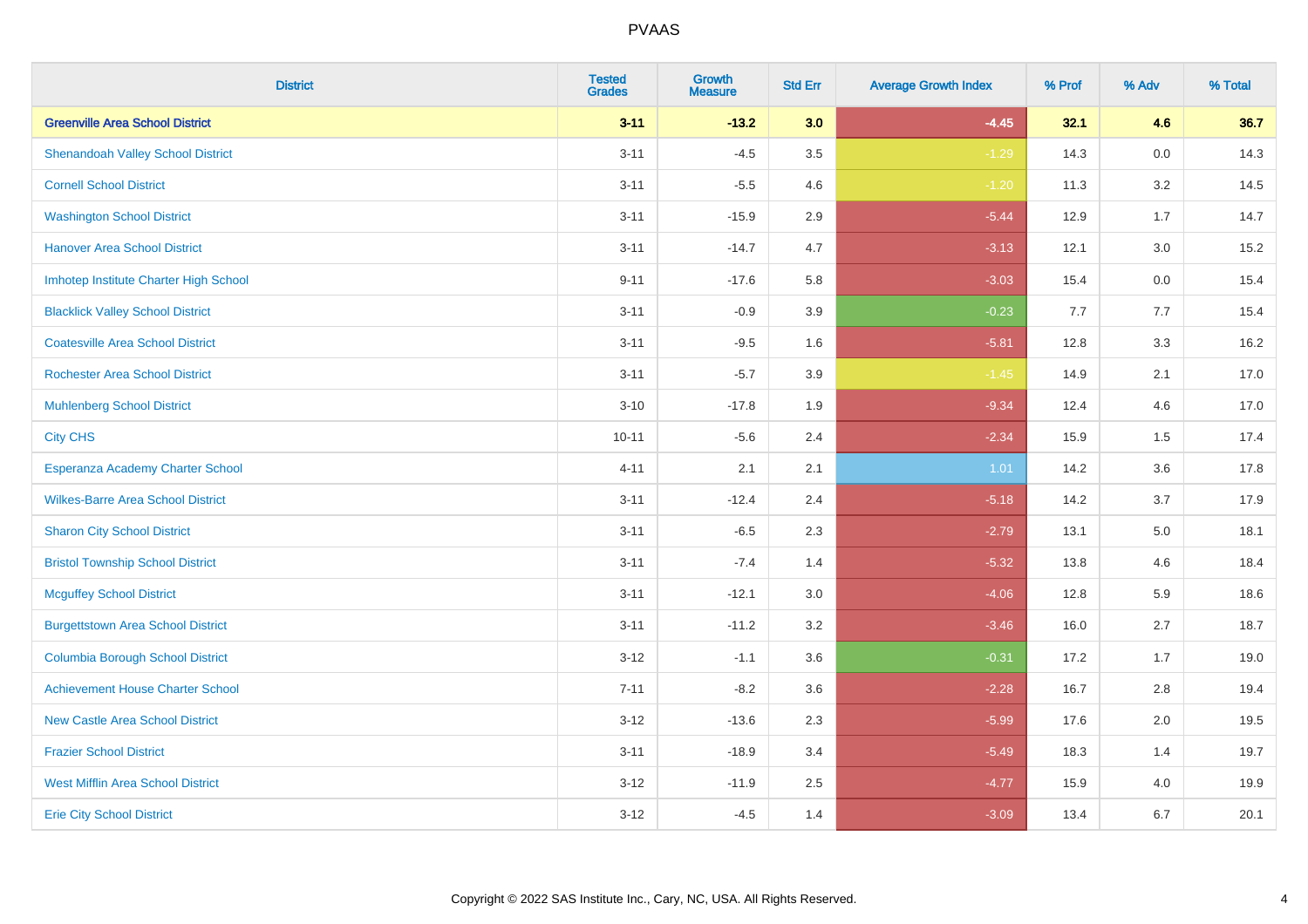| <b>District</b>                                         | <b>Tested</b><br><b>Grades</b> | <b>Growth</b><br><b>Measure</b> | <b>Std Err</b> | <b>Average Growth Index</b> | % Prof | % Adv   | % Total |
|---------------------------------------------------------|--------------------------------|---------------------------------|----------------|-----------------------------|--------|---------|---------|
| <b>Greenville Area School District</b>                  | $3 - 11$                       | $-13.2$                         | 3.0            | $-4.45$                     | 32.1   | 4.6     | 36.7    |
| <b>Dunmore School District</b>                          | $3 - 11$                       | $-12.2$                         | 2.7            | $-4.51$                     | 15.0   | 5.3     | 20.4    |
| Jefferson County-Dubois AVTS                            | $9 - 11$                       | $-11.7$                         | 3.1            | $-3.72$                     | 17.6   | 2.8     | 20.4    |
| <b>Mastery Charter School - Pickett Campus</b>          | $6 - 10$                       | 2.7                             | 4.2            | 0.65                        | 20.6   | $0.0\,$ | 20.6    |
| <b>MaST Community Charter School II</b>                 | $3 - 10$                       | 1.4                             | 3.0            | 0.45                        | 16.1   | 4.6     | 20.7    |
| <b>Farrell Area School District</b>                     | $3 - 11$                       | $-1.9$                          | 4.2            | $-0.44$                     | 9.3    | 11.6    | 20.9    |
| <b>William Penn School District</b>                     | $3 - 12$                       | 7.0                             | 1.9            | 3.61                        | 14.0   | 7.2     | 21.3    |
| Hope For Hyndman Charter School                         | $3 - 11$                       | 5.1                             | 5.8            | 0.88                        | 14.3   | 7.1     | 21.4    |
| <b>Lebanon School District</b>                          | $3 - 11$                       | $-1.2$                          | 1.9            | $-0.63$                     | 15.2   | 6.4     | 21.6    |
| <b>Carbon Career &amp; Technical Institute</b>          | $9 - 11$                       | $-9.3$                          | 3.2            | $-2.92$                     | 19.6   | 2.2     | 21.7    |
| <b>Williams Valley School District</b>                  | $3 - 11$                       | 2.6                             | 3.7            | 0.69                        | 17.0   | 5.1     | 22.0    |
| <b>Southeast Delco School District</b>                  | $3 - 10$                       | 3.9                             | 3.5            | 1.12                        | 18.6   | 3.4     | 22.0    |
| <b>Williamsburg Community School District</b>           | $3 - 11$                       | $-16.9$                         | 4.1            | $-4.14$                     | 22.4   | $0.0\,$ | 22.4    |
| <b>Antietam School District</b>                         | $3 - 10$                       | $-9.5$                          | 3.7            | $-2.57$                     | 20.9   | 1.5     | 22.4    |
| <b>Pittsburgh School District</b>                       | $3 - 11$                       | $-13.0$                         | 1.1            | $-12.25$                    | 16.1   | 6.5     | 22.6    |
| <b>Mount Carmel Area School District</b>                | $3 - 11$                       | $-7.9$                          | 2.3            | $-3.38$                     | 18.2   | 4.4     | 22.6    |
| <b>Columbia-Montour AVTS</b>                            | $9 - 10$                       | $-7.1$                          | 2.8            | $-2.52$                     | 19.5   | 3.2     | 22.7    |
| <b>Reading School District</b>                          | $3 - 11$                       | 4.3                             | 1.2            | 3.71                        | 16.8   | 6.0     | 22.8    |
| Philadelphia City School District                       | $3 - 12$                       | $-7.8$                          | 0.6            | $-13.43$                    | 16.4   | 6.5     | 22.9    |
| <b>Fannett-Metal School District</b>                    | $3 - 11$                       | $-22.3$                         | 4.8            | $-4.65$                     | 16.4   | 6.6     | 23.0    |
| <b>Redbank Valley School District</b>                   | $3 - 11$                       | $-7.5$                          | 3.1            | $-2.41$                     | 12.4   | 10.6    | 23.1    |
| Center For Student Learning Charter School At Pennsbury | $6 - 12$                       | $-3.3$                          | 6.0            | $-0.55$                     | 23.1   | 0.0     | 23.1    |
| <b>Greater Nanticoke Area School District</b>           | $3 - 12$                       | $-6.8$                          | 2.6            | $-2.58$                     | 15.2   | 8.9     | 24.1    |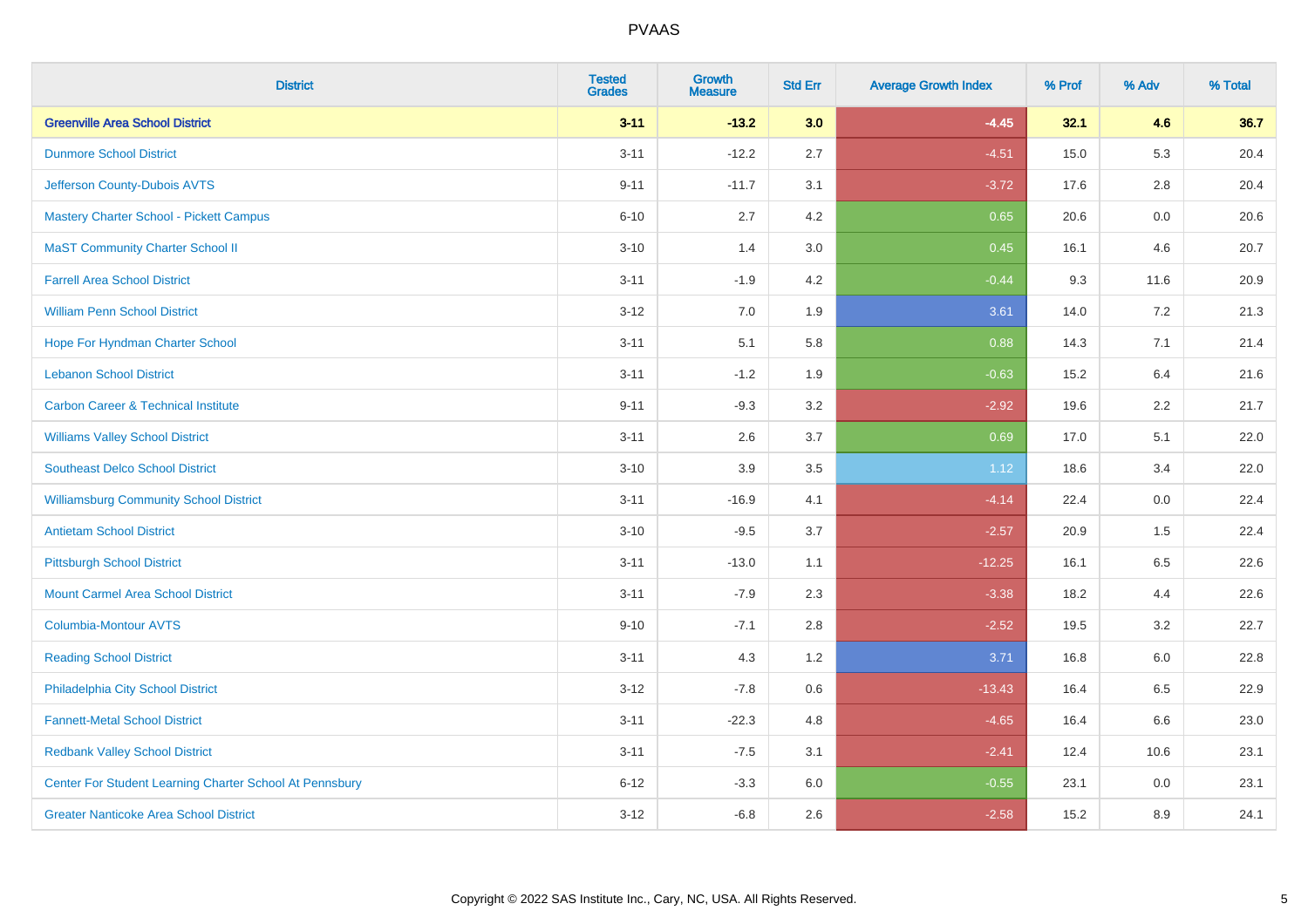| <b>District</b>                                   | <b>Tested</b><br><b>Grades</b> | <b>Growth</b><br><b>Measure</b> | <b>Std Err</b> | <b>Average Growth Index</b> | % Prof | % Adv   | % Total |
|---------------------------------------------------|--------------------------------|---------------------------------|----------------|-----------------------------|--------|---------|---------|
| <b>Greenville Area School District</b>            | $3 - 11$                       | $-13.2$                         | 3.0            | $-4.45$                     | 32.1   | 4.6     | 36.7    |
| <b>Tidioute Community Charter School</b>          | $3 - 11$                       | 0.8                             | 4.4            | 0.19                        | 18.1   | $6.9\,$ | 25.0    |
| <b>Maritime Academy Charter School</b>            | $3 - 10$                       | 13.2                            | 3.1            | 4.29                        | 24.0   | 1.3     | 25.3    |
| <b>Mckeesport Area School District</b>            | $3 - 12$                       | 4.6                             | 2.2            | 2.14                        | 21.1   | 4.4     | 25.5    |
| Philadelphia Academy Charter School               | $3 - 11$                       | $-14.7$                         | 2.7            | $-5.42$                     | 21.6   | 3.9     | 25.5    |
| <b>York Academy Regional Charter School</b>       | $3 - 11$                       | $-2.3$                          | 4.4            | $-0.52$                     | 23.5   | 2.0     | 25.5    |
| Jim Thorpe Area School District                   | $3 - 11$                       | $-10.9$                         | 2.4            | $-4.48$                     | 19.5   | 6.0     | 25.5    |
| Northern Lebanon School District                  | $3 - 11$                       | $-0.7$                          | 2.3            | $-0.29$                     | 18.8   | 6.8     | 25.6    |
| <b>Mount Union Area School District</b>           | $3 - 10$                       | $-2.5$                          | 2.8            | $-0.89$                     | 19.8   | 5.8     | 25.6    |
| <b>Penn Hills School District</b>                 | $3 - 11$                       | 0.0                             | 2.4            | 0.02                        | 18.4   | 7.1     | 25.6    |
| <b>Pottstown School District</b>                  | $3 - 12$                       | 2.0                             | 2.2            | 0.88                        | 19.4   | 6.2     | 25.6    |
| Mastery Charter School - Hardy Williams           | $3 - 11$                       | 6.6                             | 3.0            | 2.21                        | 24.7   | 1.2     | 25.9    |
| Pennsylvania Distance Learning Charter School     | $3 - 12$                       | $6.8\,$                         | 3.4            | 1.99                        | 19.8   | $6.2\,$ | 25.9    |
| Meyersdale Area School District                   | $3 - 11$                       | $-16.1$                         | 3.3            | $-4.94$                     | 20.3   | 5.8     | 26.1    |
| South Allegheny School District                   | $3 - 11$                       | $-0.9$                          | 3.1            | $-0.30$                     | 23.8   | 2.5     | 26.2    |
| <b>Mastery Charter High School-Lenfest Campus</b> | $7 - 11$                       | $-1.8$                          | 5.8            | $-0.30$                     | 26.3   | $0.0\,$ | 26.3    |
| <b>New Foundations Charter School</b>             | $3 - 11$                       | 0.6                             | 2.2            | 0.29                        | 22.4   | 4.0     | 26.4    |
| <b>York Co School Of Technology</b>               | $9 - 12$                       | $-10.9$                         | 1.6            | $-6.79$                     | 22.6   | 4.0     | 26.6    |
| <b>Central Cambria School District</b>            | $3 - 11$                       | $-12.7$                         | 2.3            | $-5.61$                     | 19.4   | 7.4     | 26.9    |
| <b>Roberto Clemente Charter School</b>            | $3 - 12$                       | $-3.3$                          | 4.1            | $-0.79$                     | 22.7   | 4.6     | 27.3    |
| <b>Carmichaels Area School District</b>           | $3 - 10$                       | $-7.0$                          | 3.1            | $-2.30$                     | 17.8   | 9.6     | 27.4    |
| <b>Moniteau School District</b>                   | $3 - 11$                       | $-11.8$                         | 2.9            | $-4.07$                     | 22.6   | 5.0     | 27.6    |
| <b>Scranton School District</b>                   | $3 - 12$                       | $-10.1$                         | 2.5            | $-4.04$                     | 20.0   | 7.7     | 27.7    |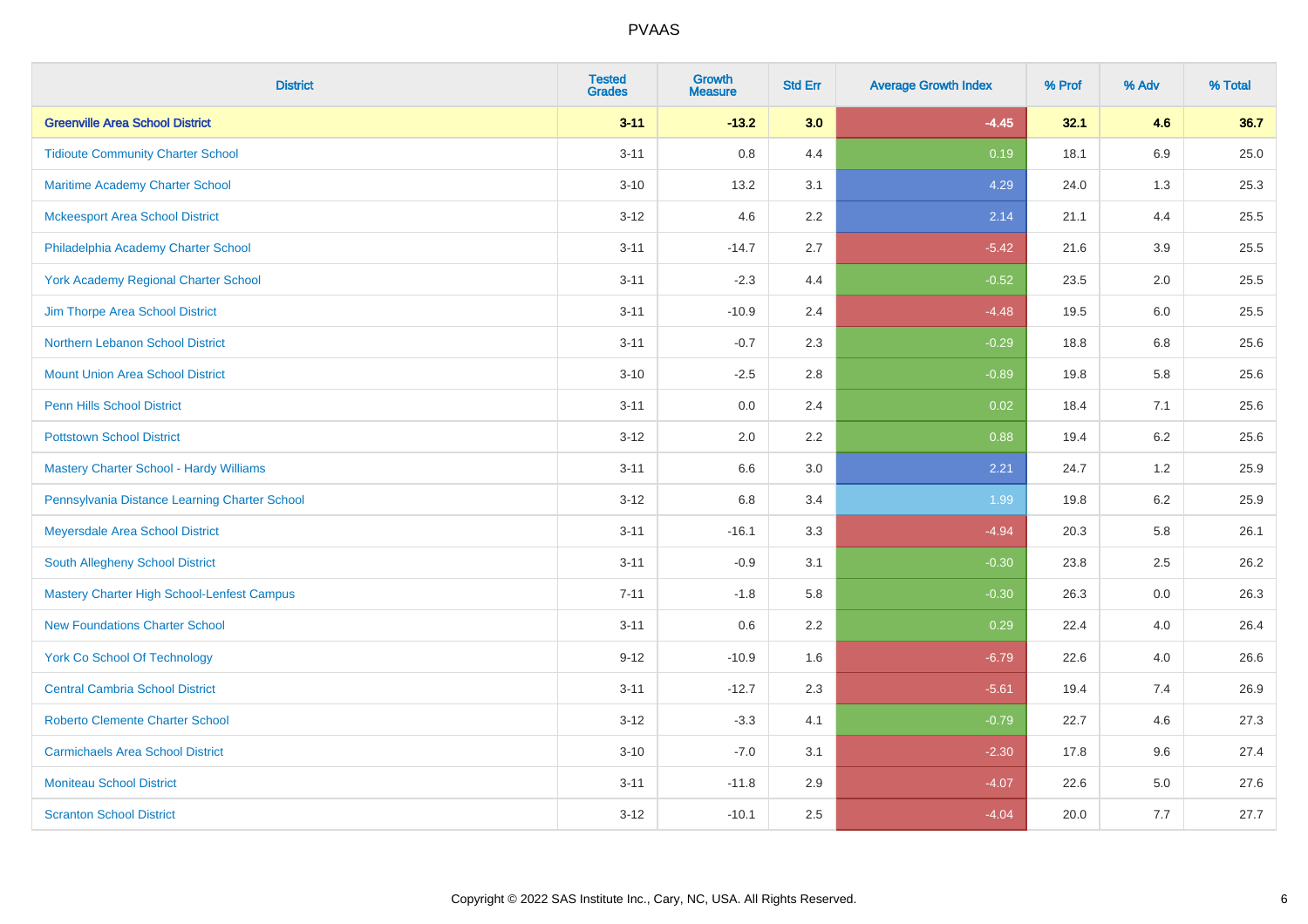| <b>District</b>                                   | <b>Tested</b><br><b>Grades</b> | <b>Growth</b><br><b>Measure</b> | <b>Std Err</b> | <b>Average Growth Index</b> | % Prof | % Adv   | % Total |
|---------------------------------------------------|--------------------------------|---------------------------------|----------------|-----------------------------|--------|---------|---------|
| <b>Greenville Area School District</b>            | $3 - 11$                       | $-13.2$                         | 3.0            | $-4.45$                     | 32.1   | 4.6     | 36.7    |
| Lehigh Valley Academy Regional Charter School     | $3 - 11$                       | $-5.9$                          | 3.0            | $-1.98$                     | 20.0   | 7.7     | 27.7    |
| <b>Northern Cambria School District</b>           | $3 - 11$                       | $-0.3$                          | 3.4            | $-0.09$                     | 26.5   | 1.2     | 27.7    |
| <b>Central Fulton School District</b>             | $3 - 11$                       | $-13.3$                         | 3.2            | $-4.20$                     | 18.1   | 9.7     | 27.8    |
| <b>Penns Manor Area School District</b>           | $3 - 12$                       | $-1.9$                          | 3.5            | $-0.55$                     | 24.2   | 3.8     | 28.0    |
| <b>Blairsville-Saltsburg School District</b>      | $3 - 11$                       | $-7.5$                          | 2.8            | $-2.67$                     | 20.1   | 8.2     | 28.3    |
| <b>Union School District</b>                      | $3 - 12$                       | 2.5                             | 3.7            | 0.69                        | 17.9   | 10.4    | 28.4    |
| <b>East Allegheny School District</b>             | $3 - 11$                       | $-6.4$                          | 3.0            | $-2.11$                     | 21.0   | 7.4     | 28.4    |
| <b>Susq-Cyber Charter School</b>                  | $9 - 11$                       | $-3.2$                          | 5.8            | $-0.54$                     | 23.8   | 4.8     | 28.6    |
| <b>Williamsport Area School District</b>          | $3 - 11$                       | $-11.7$                         | 1.4            | $-8.29$                     | 18.2   | 10.5    | 28.7    |
| <b>Conemaugh Valley School District</b>           | $3 - 12$                       | $-6.3$                          | 4.1            | $-1.54$                     | 23.7   | 5.1     | 28.8    |
| Ambridge Area School District                     | $3 - 12$                       | $-19.4$                         | 2.5            | $-7.64$                     | 23.2   | 5.6     | 28.9    |
| <b>Hanover Public School District</b>             | $3 - 11$                       | $-12.4$                         | 2.7            | $-4.50$                     | 22.7   | $6.2\,$ | 28.9    |
| Pennsylvania Cyber Charter School                 | $3 - 11$                       | 0.6                             | 1.5            | 0.37                        | 20.8   | 8.1     | 28.9    |
| <b>Ferndale Area School District</b>              | $3 - 10$                       | $-1.1$                          | 4.1            | $-0.27$                     | 21.0   | 7.9     | 29.0    |
| <b>Westinghouse Arts Academy Charter School</b>   | $9 - 10$                       | $-6.0$                          | 3.3            | $-1.81$                     | 20.2   | 8.9     | 29.1    |
| <b>Connellsville Area School District</b>         | $3 - 11$                       | $-5.3$                          | 2.0            | $-2.67$                     | 24.2   | 5.0     | 29.1    |
| <b>Environmental Charter School At Frick Park</b> | $3-9$                          | $-6.2$                          | 3.7            | $-1.67$                     | 25.9   | 3.4     | 29.3    |
| <b>Shamokin Area School District</b>              | $3 - 11$                       | $-2.6$                          | 2.5            | $-1.06$                     | 19.6   | 9.8     | 29.3    |
| <b>Dauphin County Technical School</b>            | $9 - 11$                       | $-3.9$                          | 2.3            | $-1.67$                     | 18.3   | 11.1    | 29.3    |
| <b>Hazleton Area School District</b>              | $3 - 11$                       | 6.0                             | 1.6            | 3.85                        | 20.5   | 9.0     | 29.5    |
| <b>Pottsville Area School District</b>            | $3 - 12$                       | $-4.9$                          | 2.1            | $-2.36$                     | 21.8   | 7.9     | 29.6    |
| <b>Mahanoy Area School District</b>               | $3 - 10$                       | $-3.4$                          | 3.1            | $-1.07$                     | 21.4   | 8.6     | 30.0    |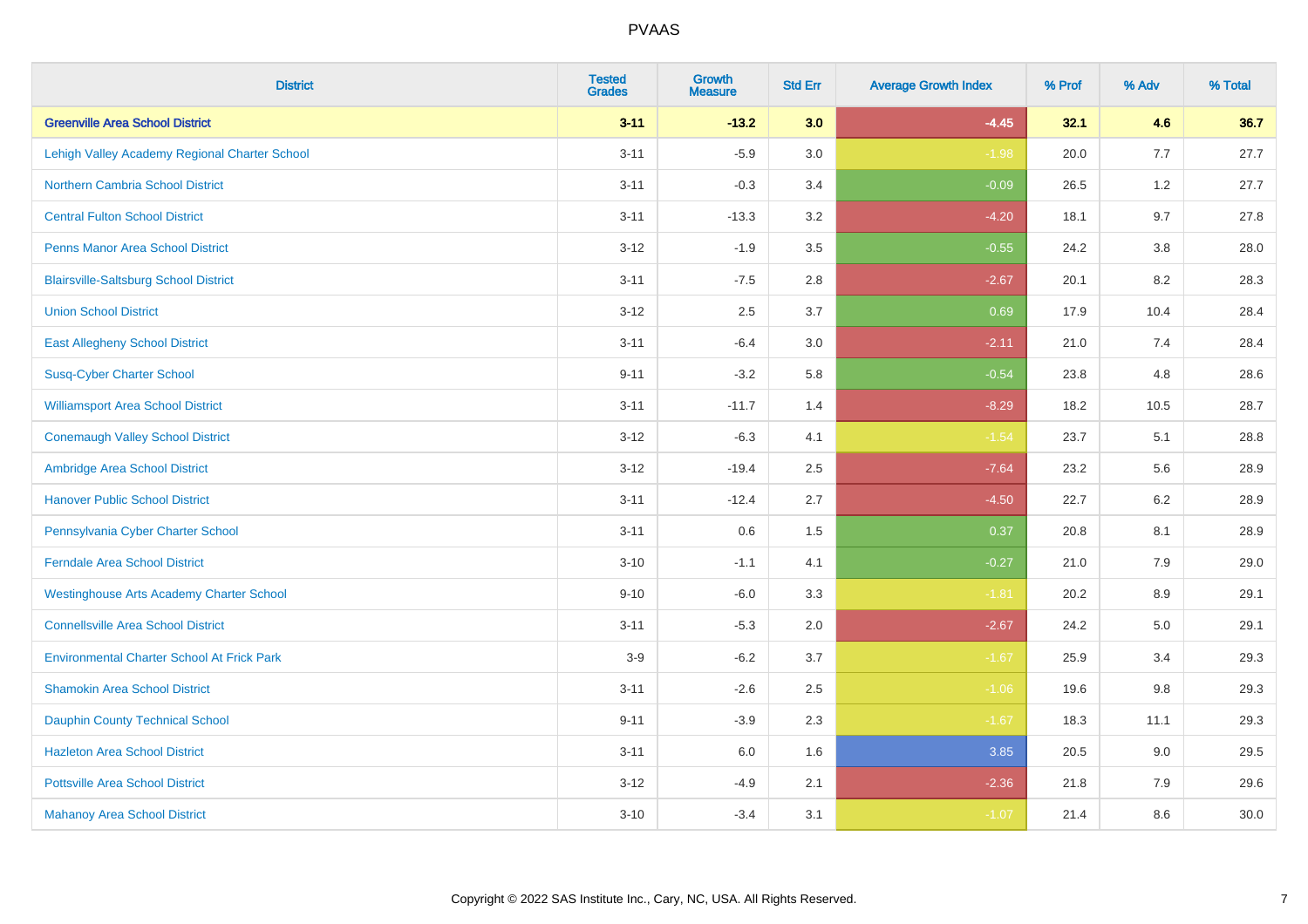| <b>District</b>                             | <b>Tested</b><br><b>Grades</b> | <b>Growth</b><br><b>Measure</b> | <b>Std Err</b> | <b>Average Growth Index</b> | % Prof | % Adv   | % Total  |
|---------------------------------------------|--------------------------------|---------------------------------|----------------|-----------------------------|--------|---------|----------|
| <b>Greenville Area School District</b>      | $3 - 11$                       | $-13.2$                         | 3.0            | $-4.45$                     | 32.1   | 4.6     | 36.7     |
| Insight PA Cyber Charter School             | $3 - 11$                       | $-9.4$                          | 5.8            | $-1.62$                     | 25.6   | 4.6     | 30.2     |
| <b>Carbondale Area School District</b>      | $3 - 10$                       | $-2.8$                          | 3.2            | $-0.87$                     | 27.5   | 2.9     | 30.4     |
| <b>Brownsville Area School District</b>     | $3 - 12$                       | 3.9                             | 3.8            | 1.04                        | 22.0   | $8.5\,$ | $30.5\,$ |
| <b>Trinity Area School District</b>         | $3 - 11$                       | $-8.7$                          | 1.8            | $-4.87$                     | 20.9   | 9.8     | 30.8     |
| <b>East Lycoming School District</b>        | $3 - 11$                       | $-10.9$                         | 2.1            | $-5.08$                     | 22.5   | 8.2     | 30.8     |
| Jeannette City School District              | $3 - 11$                       | $-0.7$                          | 3.4            | $-0.20$                     | 26.8   | 4.1     | 30.9     |
| <b>Bristol Borough School District</b>      | $3 - 12$                       | $-5.9$                          | 2.9            | $-2.00$                     | 27.8   | 3.3     | 31.1     |
| Lackawanna Trail School District            | $3 - 10$                       | $-11.0$                         | 3.3            | $-3.35$                     | 13.1   | 18.0    | 31.2     |
| <b>Freedom Area School District</b>         | $3 - 11$                       | $-6.3$                          | 3.1            | $-2.04$                     | 22.9   | 8.4     | 31.3     |
| <b>Wyoming Valley West School District</b>  | $3 - 11$                       | $-5.5$                          | 2.3            | $-2.38$                     | 22.2   | 9.2     | 31.4     |
| <b>Monessen City School District</b>        | $3 - 10$                       | $-3.9$                          | 5.6            | $-0.69$                     | 21.0   | 10.5    | 31.6     |
| <b>Bethlehem Area School District</b>       | $3 - 11$                       | $-4.5$                          | 1.1            | $-3.91$                     | 20.4   | 11.3    | 31.7     |
| North Schuylkill School District            | $3 - 11$                       | $-4.7$                          | 2.2            | $-2.16$                     | 20.2   | 11.7    | 31.9     |
| <b>Susquehanna Township School District</b> | $3 - 12$                       | 3.9                             | 2.7            | 1.45                        | 19.0   | 13.1    | 32.0     |
| <b>Juniata Valley School District</b>       | $3 - 11$                       | 1.6                             | 3.2            | 0.51                        | 23.1   | 9.4     | 32.5     |
| <b>Cheltenham School District</b>           | $3 - 11$                       | $-17.6$                         | 2.0            | $-8.74$                     | 24.4   | 8.3     | 32.6     |
| <b>Wattsburg Area School District</b>       | $3 - 11$                       | 1.0                             | 2.7            | 0.36                        | 20.4   | 12.4    | 32.7     |
| <b>West York Area School District</b>       | $3 - 12$                       | $-9.8$                          | 2.7            | $-3.57$                     | 21.9   | 10.9    | 32.8     |
| <b>Corry Area School District</b>           | $3 - 11$                       | $-6.8$                          | 2.3            | $-3.01$                     | 24.0   | 8.8     | 32.8     |
| <b>Chartiers-Houston School District</b>    | $3 - 10$                       | $-16.5$                         | 3.5            | $-4.79$                     | 26.3   | 6.6     | 32.9     |
| <b>Carlynton School District</b>            | $3 - 11$                       | $-2.0$                          | 3.2            | $-0.62$                     | 27.9   | 5.2     | 33.1     |
| <b>Forbes Road School District</b>          | $3 - 11$                       | $-11.5$                         | 4.7            | $-2.43$                     | 23.1   | 10.3    | 33.3     |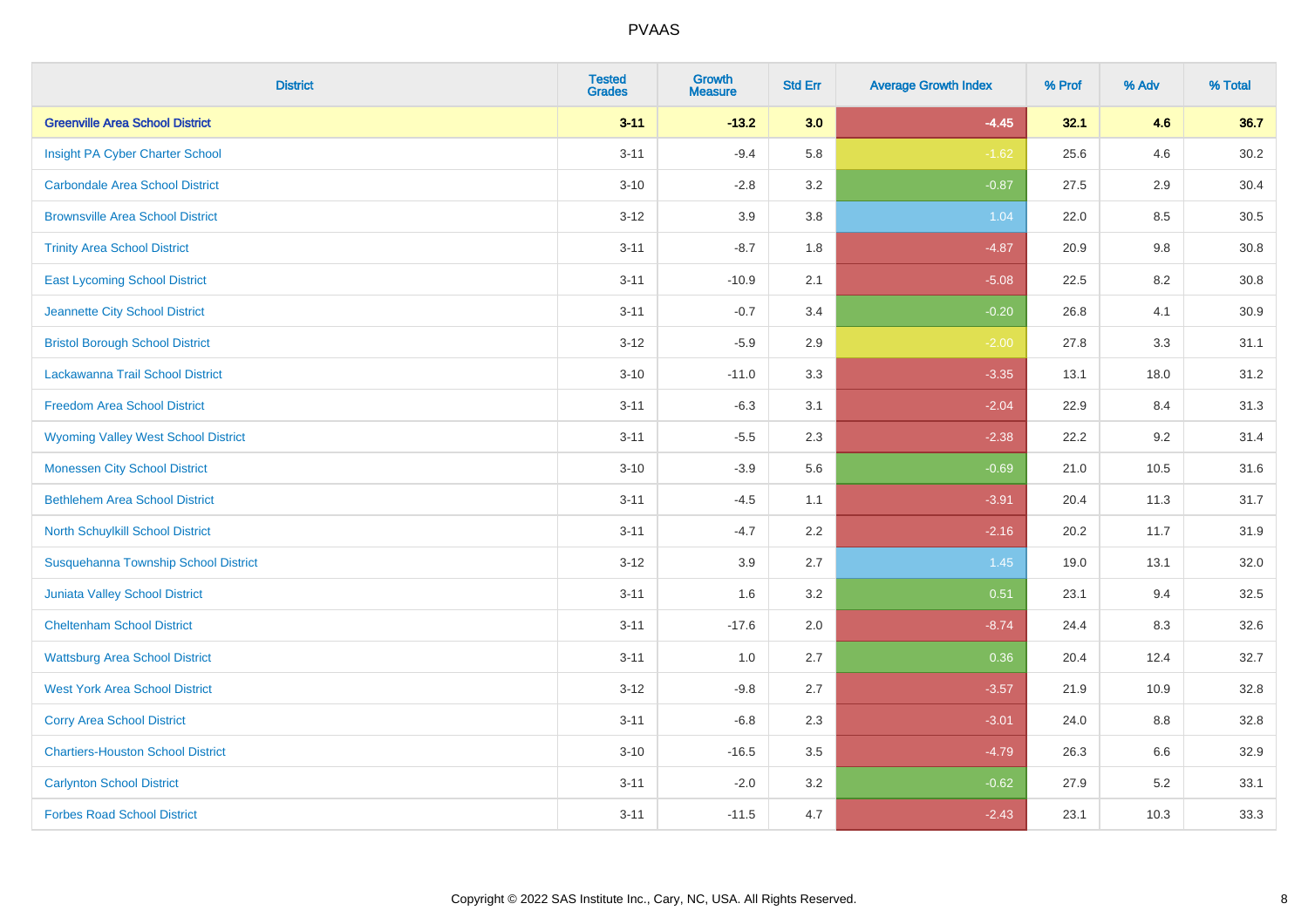| <b>District</b>                                | <b>Tested</b><br><b>Grades</b> | <b>Growth</b><br><b>Measure</b> | <b>Std Err</b> | <b>Average Growth Index</b> | % Prof | % Adv | % Total |
|------------------------------------------------|--------------------------------|---------------------------------|----------------|-----------------------------|--------|-------|---------|
| <b>Greenville Area School District</b>         | $3 - 11$                       | $-13.2$                         | 3.0            | $-4.45$                     | 32.1   | 4.6   | 36.7    |
| <b>Titusville Area School District</b>         | $3 - 11$                       | $-5.0$                          | 2.5            | $-1.98$                     | 26.5   | 6.8   | 33.3    |
| Harmony Area School District                   | $3 - 10$                       | $-5.7$                          | 5.0            | $-1.13$                     | 33.3   | 0.0   | 33.3    |
| <b>Berwick Area School District</b>            | $3 - 11$                       | $-6.9$                          | 2.4            | $-2.84$                     | 22.3   | 11.5  | 33.8    |
| Schuylkill Haven Area School District          | $3 - 11$                       | $-5.3$                          | 2.7            | $-1.96$                     | 22.2   | 11.6  | 33.8    |
| <b>Forest Area School District</b>             | $3 - 11$                       | $-1.8$                          | 4.7            | $-0.37$                     | 18.9   | 15.1  | 34.0    |
| <b>Interboro School District</b>               | $3 - 12$                       | $-8.4$                          | 2.0            | $-4.27$                     | 27.6   | 6.4   | 34.1    |
| <b>Milton Area School District</b>             | $3 - 11$                       | $-10.1$                         | 2.5            | $-4.04$                     | 23.0   | 11.3  | 34.2    |
| <b>Marion Center Area School District</b>      | $3 - 10$                       | 0.8                             | 2.9            | 0.27                        | 23.3   | 11.1  | 34.4    |
| <b>Millersburg Area School District</b>        | $3 - 11$                       | $-6.6$                          | 3.4            | $-1.92$                     | 24.1   | 10.3  | 34.5    |
| Lehigh Valley Charter High School For The Arts | $9 - 10$                       | $-11.8$                         | 2.5            | $-4.76$                     | 28.9   | 5.7   | 34.6    |
| <b>Tulpehocken Area School District</b>        | $3 - 12$                       | 1.0                             | 4.9            | 0.20                        | 11.5   | 23.1  | 34.6    |
| Jefferson-Morgan School District               | $3 - 10$                       | $-12.0$                         | 3.9            | $-3.09$                     | 28.6   | 6.1   | 34.7    |
| <b>Forest City Regional School District</b>    | $3 - 12$                       | $-1.2$                          | 3.6            | $-0.33$                     | 26.5   | 8.2   | 34.7    |
| <b>Towanda Area School District</b>            | $3 - 11$                       | $-4.0$                          | 2.6            | $-1.52$                     | 24.8   | 9.9   | 34.8    |
| <b>Southern Fulton School District</b>         | $3 - 11$                       | $-5.1$                          | 4.0            | $-1.29$                     | 21.7   | 13.0  | 34.8    |
| <b>Bensalem Township School District</b>       | $3 - 11$                       | 1.0                             | 1.6            | 0.63                        | 24.3   | 10.7  | 34.9    |
| <b>Eastern Lebanon County School District</b>  | $3 - 11$                       | 4.0                             | 2.1            | 1.89                        | 23.5   | 11.5  | 35.0    |
| East Stroudsburg Area School District          | $3 - 11$                       | $-4.9$                          | 1.4            | $-3.38$                     | 22.7   | 12.5  | 35.2    |
| <b>Cranberry Area School District</b>          | $3 - 12$                       | $-0.9$                          | 3.1            | $-0.29$                     | 25.5   | 9.7   | 35.2    |
| <b>Commodore Perry School District</b>         | $3 - 11$                       | $-10.4$                         | 4.5            | $-2.30$                     | 29.4   | 5.9   | 35.3    |
| <b>Ellwood City Area School District</b>       | $3 - 11$                       | $-12.5$                         | 3.1            | $-4.00$                     | 26.7   | 8.7   | 35.4    |
| <b>Laurel Highlands School District</b>        | $3 - 11$                       | $-3.8$                          | 2.3            | $-1.63$                     | 20.9   | 14.6  | 35.4    |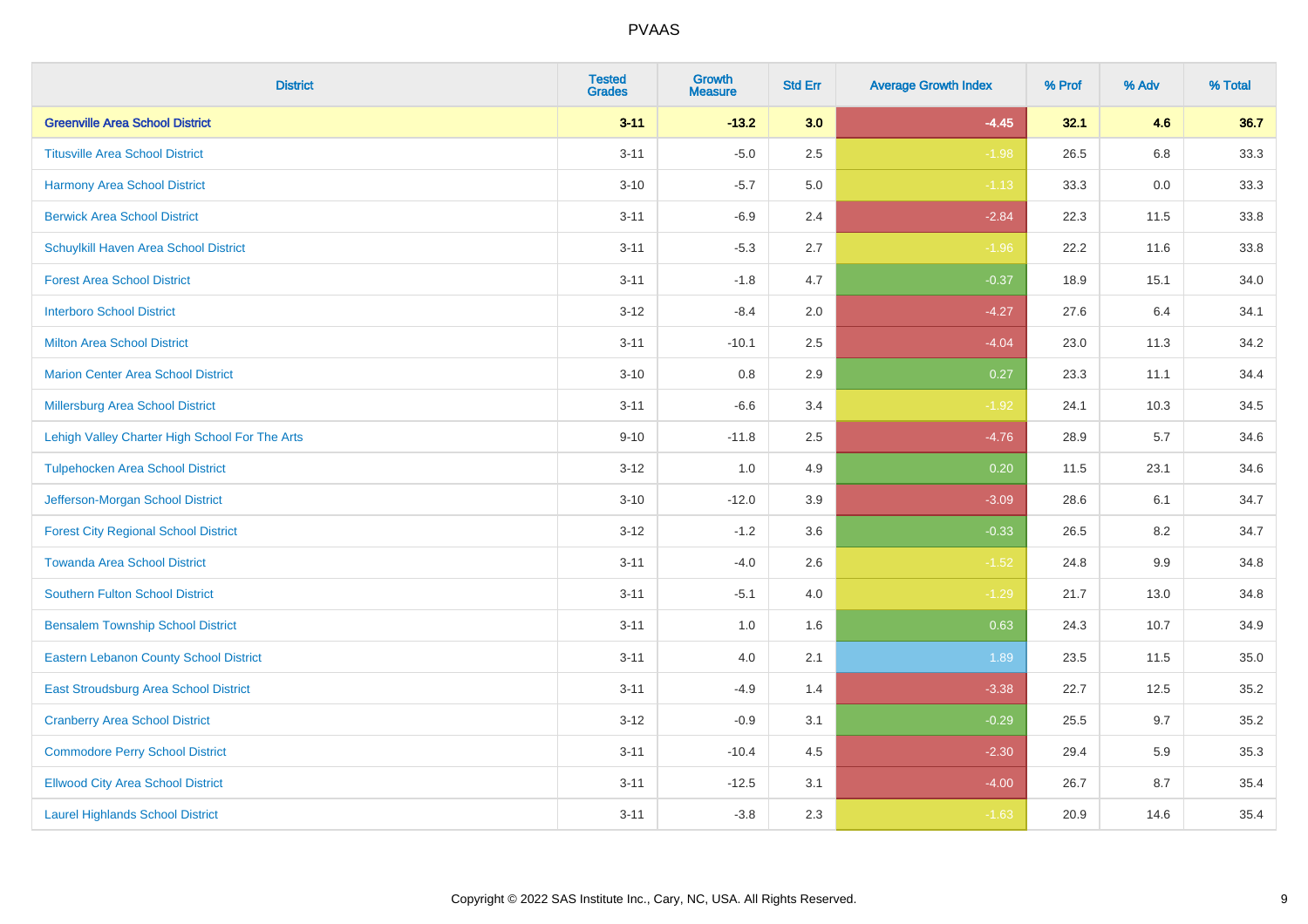| <b>District</b>                           | <b>Tested</b><br><b>Grades</b> | <b>Growth</b><br><b>Measure</b> | <b>Std Err</b> | <b>Average Growth Index</b> | % Prof | % Adv | % Total |
|-------------------------------------------|--------------------------------|---------------------------------|----------------|-----------------------------|--------|-------|---------|
| <b>Greenville Area School District</b>    | $3 - 11$                       | $-13.2$                         | 3.0            | $-4.45$                     | 32.1   | 4.6   | 36.7    |
| <b>Northeast Bradford School District</b> | $3 - 10$                       | $-5.0$                          | 3.7            | $-1.35$                     | 30.6   | 4.8   | 35.5    |
| <b>Somerset Area School District</b>      | $3 - 11$                       | $-7.6$                          | 2.4            | $-3.17$                     | 21.0   | 14.5  | 35.5    |
| <b>Upper Darby School District</b>        | $3 - 12$                       | 11.2                            | 1.4            | 8.28                        | 23.8   | 11.8  | 35.6    |
| <b>Panther Valley School District</b>     | $3 - 12$                       | $-13.3$                         | 3.2            | $-4.10$                     | 31.5   | 4.1   | 35.6    |
| <b>Centennial School District</b>         | $3 - 10$                       | 1.5                             | 1.5            | 0.98                        | 23.6   | 12.4  | 36.0    |
| <b>Brentwood Borough School District</b>  | $3 - 11$                       | 1.3                             | 3.0            | 0.44                        | 20.2   | 16.0  | 36.2    |
| <b>Mercer Area School District</b>        | $3 - 11$                       | 2.2                             | 3.1            | 0.70                        | 24.4   | 11.8  | 36.2    |
| <b>Mid Valley School District</b>         | $3 - 10$                       | $-11.1$                         | 2.7            | $-4.07$                     | 28.3   | 8.1   | 36.4    |
| <b>Reynolds School District</b>           | $3 - 10$                       | $-3.0$                          | 3.5            | $-0.87$                     | 27.3   | 9.1   | 36.4    |
| <b>Warren County School District</b>      | $3 - 11$                       | $-0.1$                          | 1.6            | $-0.06$                     | 26.7   | 9.7   | 36.4    |
| <b>Franklin Area School District</b>      | $3 - 11$                       | $-3.7$                          | 2.6            | $-1.43$                     | 30.5   | 5.9   | 36.4    |
| <b>Big Spring School District</b>         | $3 - 11$                       | $-9.8$                          | 2.3            | $-4.32$                     | 23.6   | 12.9  | 36.5    |
| <b>Montgomery Area School District</b>    | $3 - 11$                       | $-5.8$                          | 3.2            | $-1.83$                     | 25.0   | 11.5  | 36.5    |
| Southern Tioga School District            | $3 - 11$                       | $-0.1$                          | 2.8            | $-0.03$                     | 26.3   | 10.3  | 36.6    |
| <b>Greenville Area School District</b>    | $3 - 11$                       | $-13.2$                         | 3.0            | $-4.45$                     | 32.1   | 4.6   | 36.7    |
| <b>Canton Area School District</b>        | $3 - 11$                       | 8.4                             | 2.9            | 2.92                        | 13.8   | 23.0  | 36.8    |
| <b>Bethlehem-Center School District</b>   | $3 - 10$                       | 2.1                             | 3.5            | 0.59                        | 32.3   | 4.6   | 36.9    |
| <b>Salisbury Township School District</b> | $3 - 11$                       | 5.8                             | 3.6            | 1.62                        | 24.4   | 12.6  | 37.0    |
| <b>Ringgold School District</b>           | $3 - 11$                       | 2.9                             | 2.2            | 1.32                        | 23.8   | 13.3  | 37.1    |
| <b>Minersville Area School District</b>   | $3 - 11$                       | $-2.9$                          | 3.4            | $-0.86$                     | 27.4   | 9.7   | 37.1    |
| <b>Conneaut School District</b>           | $3 - 12$                       | $-2.3$                          | 2.6            | $-0.91$                     | 27.4   | 9.7   | 37.1    |
| <b>Easton Area School District</b>        | $3 - 12$                       | 6.3                             | 1.3            | 4.91                        | 24.1   | 13.0  | 37.1    |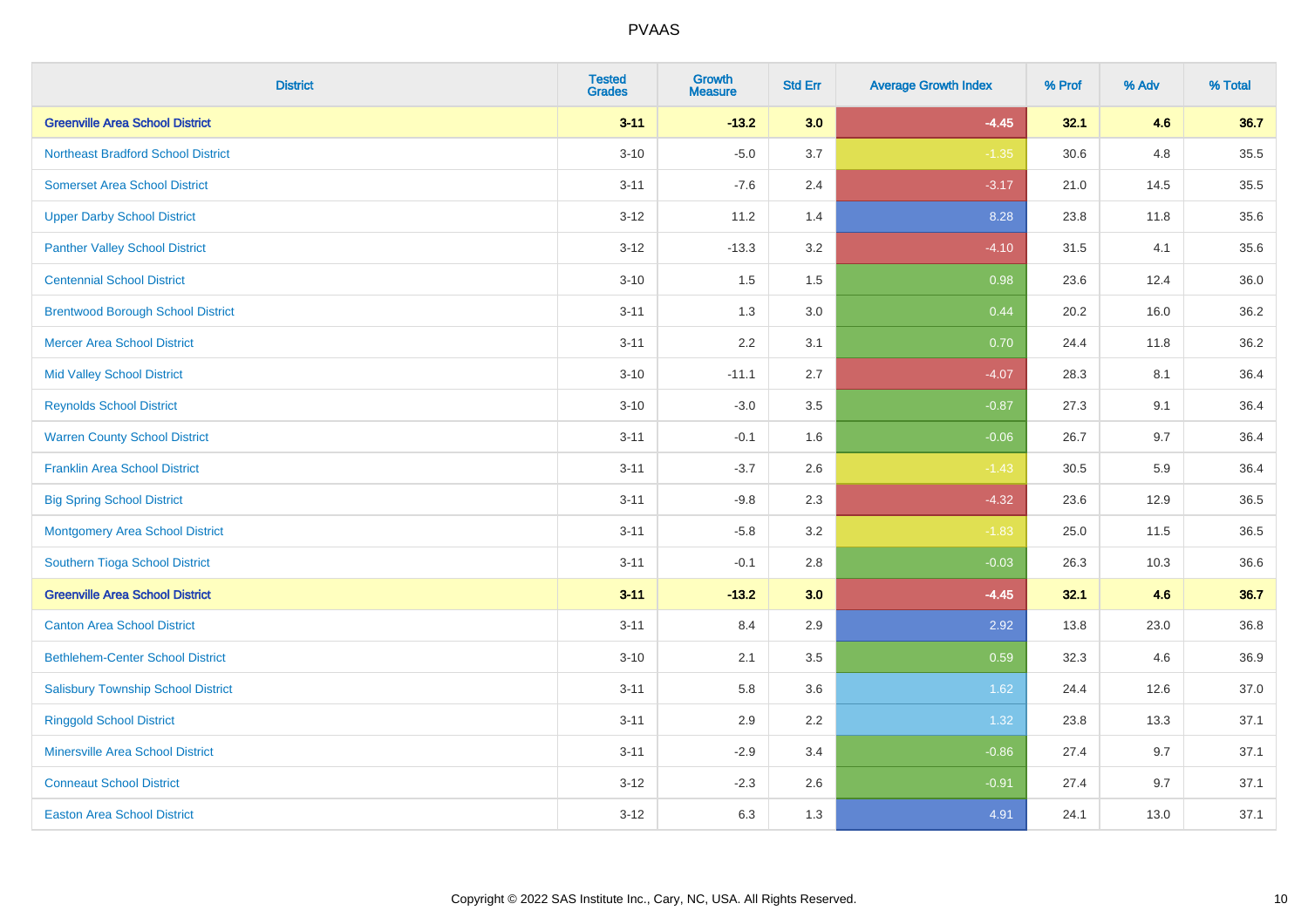| <b>District</b>                            | <b>Tested</b><br><b>Grades</b> | <b>Growth</b><br><b>Measure</b> | <b>Std Err</b> | <b>Average Growth Index</b> | % Prof | % Adv | % Total |
|--------------------------------------------|--------------------------------|---------------------------------|----------------|-----------------------------|--------|-------|---------|
| <b>Greenville Area School District</b>     | $3 - 11$                       | $-13.2$                         | 3.0            | $-4.45$                     | 32.1   | 4.6   | 36.7    |
| <b>Butler Area School District</b>         | $3 - 11$                       | $-14.1$                         | 1.5            | $-9.60$                     | 26.4   | 11.1  | 37.5    |
| <b>Moshannon Valley School District</b>    | $3 - 10$                       | $-5.1$                          | 4.6            | $-1.12$                     | 25.0   | 12.5  | 37.5    |
| <b>Deer Lakes School District</b>          | $3 - 11$                       | $-10.0$                         | 2.5            | $-4.02$                     | 27.7   | 9.9   | 37.6    |
| Southern Huntingdon County School District | $3 - 11$                       | $-5.9$                          | 3.4            | $-1.76$                     | 32.8   | 4.9   | 37.7    |
| <b>Riverside School District</b>           | $3 - 11$                       | $-6.2$                          | 2.7            | $-2.33$                     | 20.8   | 17.0  | 37.7    |
| <b>Yough School District</b>               | $3 - 10$                       | $-6.2$                          | 2.7            | $-2.27$                     | 28.9   | 8.8   | 37.7    |
| <b>Port Allegany School District</b>       | $3 - 11$                       | 6.5                             | 3.7            | 1.74                        | 26.4   | 11.3  | 37.7    |
| <b>Wellsboro Area School District</b>      | $3 - 11$                       | $-6.3$                          | 3.0            | $-2.08$                     | 24.4   | 13.4  | 37.8    |
| <b>Elk Lake School District</b>            | $3 - 11$                       | $-6.1$                          | 2.9            | $-2.12$                     | 26.3   | 11.6  | 37.9    |
| <b>Governor Mifflin School District</b>    | $3 - 11$                       | $-4.4$                          | 1.6            | $-2.69$                     | 30.3   | 7.7   | 38.0    |
| <b>Cambria Heights School District</b>     | $3 - 10$                       | $-6.2$                          | 2.9            | $-2.11$                     | 25.0   | 13.0  | 38.0    |
| <b>Chartiers Valley School District</b>    | $3 - 11$                       | $-9.1$                          | 2.1            | $-4.23$                     | 20.7   | 17.4  | 38.0    |
| <b>Central Dauphin School District</b>     | $3 - 11$                       | $-5.2$                          | 1.2            | $-4.24$                     | 29.3   | 8.7   | 38.0    |
| <b>Charleroi School District</b>           | $3 - 11$                       | $-4.3$                          | 2.7            | $-1.55$                     | 22.2   | 15.9  | 38.1    |
| <b>Bucks County Technical High School</b>  | $9 - 10$                       | $-2.9$                          | 2.2            | $-1.29$                     | 27.7   | 10.4  | 38.2    |
| Catasauqua Area School District            | $3 - 12$                       | $-7.3$                          | 2.8            | $-2.58$                     | 27.1   | 11.2  | 38.3    |
| <b>Bangor Area School District</b>         | $3 - 12$                       | $-1.2$                          | 2.0            | $-0.60$                     | 25.8   | 12.7  | 38.5    |
| <b>Southeastern Greene School District</b> | $3 - 10$                       | $-2.3$                          | 4.4            | $-0.53$                     | 29.0   | 9.7   | 38.7    |
| Philipsburg-Osceola Area School District   | $3 - 11$                       | 4.1                             | 3.0            | 1.37                        | 22.5   | 16.2  | 38.8    |
| <b>Pottsgrove School District</b>          | $3 - 11$                       | $-5.5$                          | 2.0            | $-2.78$                     | 28.6   | 10.3  | 38.8    |
| Salisbury-Elk Lick School District         | $3 - 11$                       | $-8.4$                          | 5.8            | $-1.45$                     | 33.3   | 5.6   | 38.9    |
| <b>Blue Ridge School District</b>          | $3 - 11$                       | 8.3                             | 3.7            | 2.24                        | 29.6   | 9.3   | 38.9    |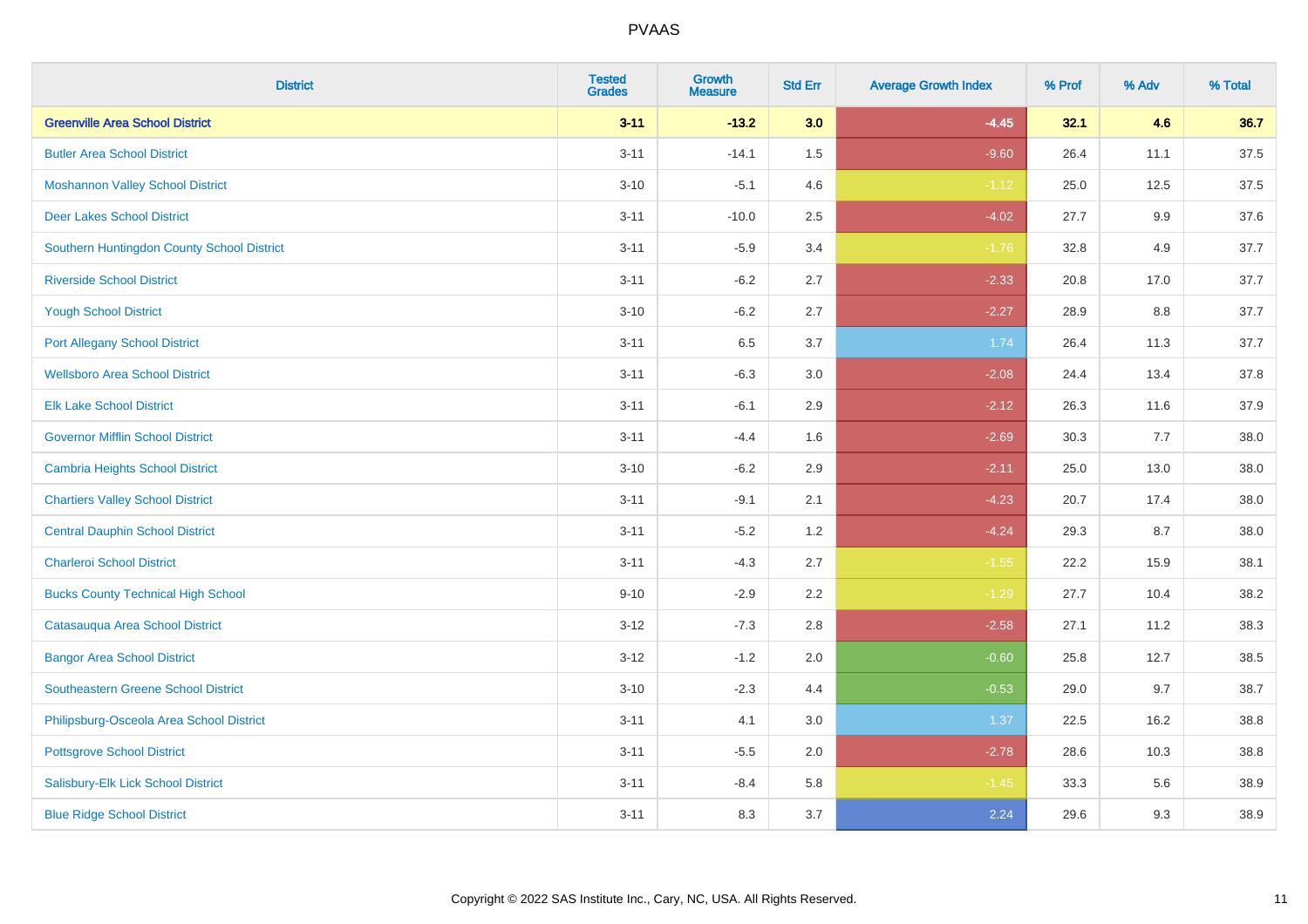| <b>District</b>                               | <b>Tested</b><br><b>Grades</b> | <b>Growth</b><br><b>Measure</b> | <b>Std Err</b> | <b>Average Growth Index</b> | % Prof | % Adv | % Total |
|-----------------------------------------------|--------------------------------|---------------------------------|----------------|-----------------------------|--------|-------|---------|
| <b>Greenville Area School District</b>        | $3 - 11$                       | $-13.2$                         | 3.0            | $-4.45$                     | 32.1   | 4.6   | 36.7    |
| <b>Pleasant Valley School District</b>        | $3 - 11$                       | $-3.3$                          | 1.8            | $-1.80$                     | 28.5   | 10.4  | 39.0    |
| <b>Uniontown Area School District</b>         | $3 - 11$                       | $-2.8$                          | 3.1            | $-0.91$                     | 31.7   | 7.3   | 39.0    |
| <b>Forest Hills School District</b>           | $3 - 11$                       | 1.8                             | 2.5            | 0.71                        | 28.8   | 10.3  | 39.1    |
| <b>Penn-Delco School District</b>             | $3 - 11$                       | 1.3                             | 1.8            | 0.75                        | 26.5   | 12.6  | 39.1    |
| <b>Shikellamy School District</b>             | $3 - 10$                       | $-8.3$                          | 2.4            | $-3.42$                     | 20.8   | 18.5  | 39.2    |
| Selinsgrove Area School District              | $3 - 12$                       | $-5.7$                          | 2.1            | $-2.74$                     | 25.4   | 13.9  | 39.2    |
| <b>Troy Area School District</b>              | $3 - 10$                       | $-4.7$                          | 3.2            | $-1.46$                     | 22.8   | 16.5  | 39.2    |
| Northern Lehigh School District               | $3 - 12$                       | 6.1                             | 2.5            | 2.42                        | 21.4   | 18.0  | 39.3    |
| <b>Chambersburg Area School District</b>      | $3 - 11$                       | $-5.6$                          | 1.3            | $-4.42$                     | 24.2   | 15.2  | 39.4    |
| <b>Cameron County School District</b>         | $3-12$                         | $-5.0$                          | 4.4            | $-1.12$                     | 34.9   | 4.8   | 39.7    |
| <b>Ligonier Valley School District</b>        | $3 - 11$                       | $-10.8$                         | 3.1            | $-3.43$                     | 34.1   | 5.8   | 39.9    |
| <b>Tri-Valley School District</b>             | $3 - 10$                       | $-2.7$                          | 3.9            | $-0.69$                     | 31.0   | 9.5   | 40.5    |
| <b>Union City Area School District</b>        | $3 - 12$                       | $-8.7$                          | 3.3            | $-2.59$                     | 29.7   | 10.9  | 40.6    |
| <b>Susquehanna Community School District</b>  | $3 - 11$                       | $-4.5$                          | 3.8            | $-1.19$                     | 31.9   | 8.8   | 40.7    |
| <b>Derry Area School District</b>             | $3 - 11$                       | $-11.8$                         | 2.6            | $-4.53$                     | 34.8   | 6.1   | 40.9    |
| Lehigh Career & Technical Institute           | $10 - 12$                      | $-0.7$                          | 6.3            | $-0.11$                     | 36.4   | 4.6   | 40.9    |
| <b>Keystone Oaks School District</b>          | $3 - 11$                       | $-7.2$                          | 2.3            | $-3.14$                     | 30.0   | 11.1  | 41.0    |
| <b>Weatherly Area School District</b>         | $3 - 11$                       | $-5.8$                          | 4.0            | $-1.44$                     | 32.1   | 8.9   | 41.1    |
| <b>Shanksville-Stonycreek School District</b> | $3 - 10$                       | $-8.6$                          | 5.5            | $-1.55$                     | 17.6   | 23.5  | 41.2    |
| <b>Kiski Area School District</b>             | $3 - 11$                       | $-4.0$                          | 2.0            | $-1.99$                     | 23.1   | 18.2  | 41.3    |
| <b>Purchase Line School District</b>          | $3 - 12$                       | 4.3                             | 3.3            | 1.30                        | 32.3   | 9.0   | 41.4    |
| <b>Pittston Area School District</b>          | $3 - 11$                       | $-8.2$                          | 2.2            | $-3.75$                     | 26.7   | 14.8  | 41.5    |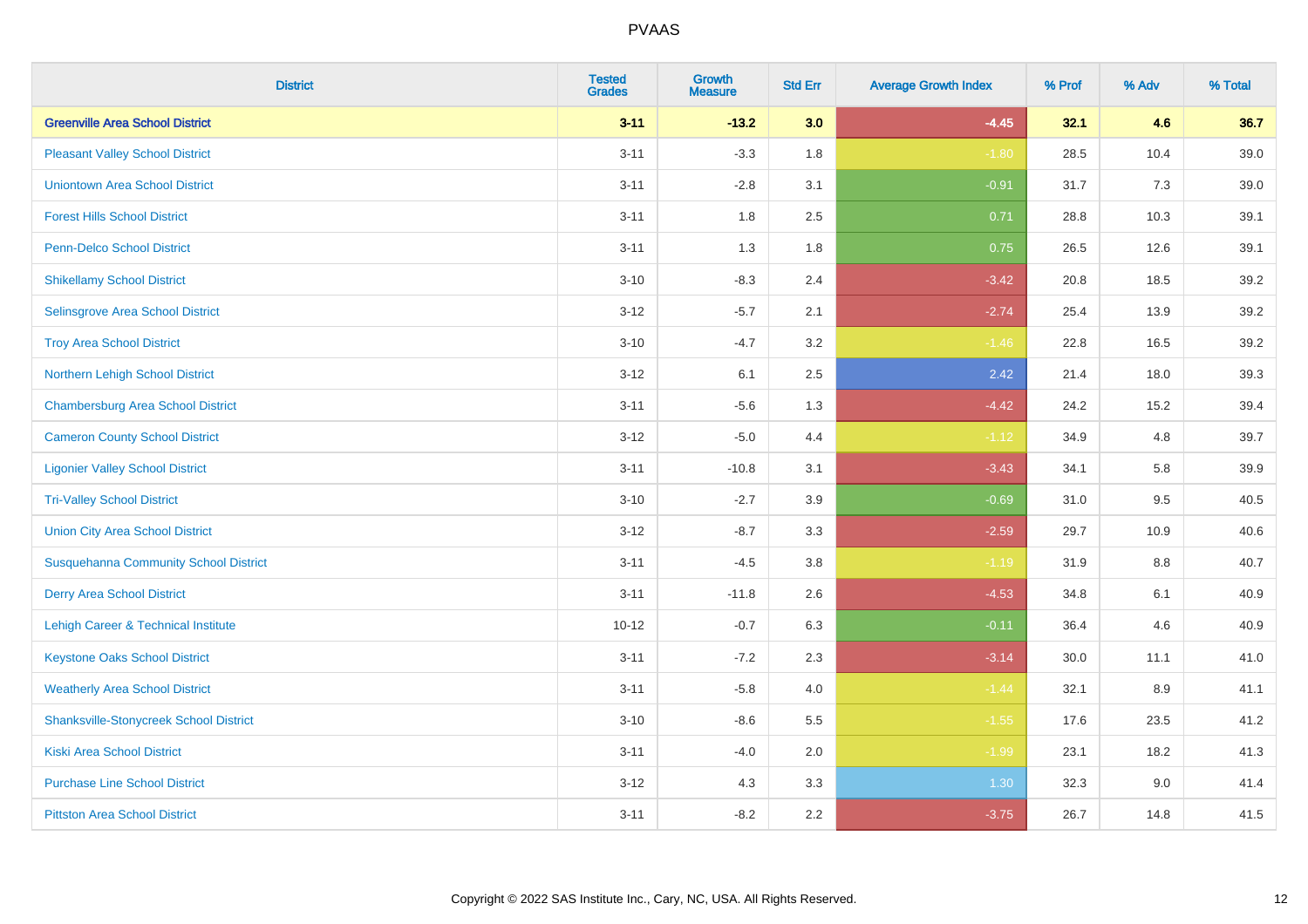| <b>District</b>                                    | <b>Tested</b><br><b>Grades</b> | <b>Growth</b><br><b>Measure</b> | <b>Std Err</b> | <b>Average Growth Index</b> | % Prof | % Adv | % Total |
|----------------------------------------------------|--------------------------------|---------------------------------|----------------|-----------------------------|--------|-------|---------|
| <b>Greenville Area School District</b>             | $3 - 11$                       | $-13.2$                         | 3.0            | $-4.45$                     | 32.1   | 4.6   | 36.7    |
| <b>Wyoming Area School District</b>                | $3 - 10$                       | $-5.5$                          | 2.5            | $-2.21$                     | 32.0   | 9.6   | 41.6    |
| <b>West Middlesex Area School District</b>         | $3 - 10$                       | $-7.4$                          | 3.5            | $-2.11$                     | 32.0   | 9.6   | 41.6    |
| <b>Northern Potter School District</b>             | $3 - 12$                       | 6.8                             | 4.6            | 1.48                        | 30.6   | 11.1  | 41.7    |
| <b>Old Forge School District</b>                   | $3 - 12$                       | $-11.3$                         | 3.1            | $-3.62$                     | 28.6   | 13.2  | 41.8    |
| <b>School Lane Charter School</b>                  | $3 - 11$                       | 2.6                             | 3.6            | 0.72                        | 23.1   | 18.7  | 41.8    |
| <b>Keystone Central School District</b>            | $3 - 11$                       | 3.6                             | 1.8            | 2.04                        | 27.1   | 14.6  | 41.8    |
| <b>Juniata County School District</b>              | $3 - 12$                       | 7.7                             | 2.0            | 3.81                        | 22.9   | 18.9  | 41.8    |
| <b>Collegium Charter School</b>                    | $3 - 10$                       | 21.2                            | 2.6            | 8.18                        | 25.4   | 16.4  | 41.8    |
| Northern Tioga School District                     | $3 - 12$                       | 6.8                             | 2.6            | 2.64                        | 25.0   | 16.9  | 41.9    |
| <b>Neshannock Township School District</b>         | $3 - 10$                       | $-12.5$                         | 2.7            | $-4.73$                     | 29.0   | 13.0  | 42.0    |
| Mount Pleasant Area School District                | $3 - 11$                       | $-5.4$                          | 2.3            | $-2.37$                     | 33.3   | 8.7   | 42.0    |
| <b>Oxford Area School District</b>                 | $3 - 11$                       | $-3.1$                          | 1.8            | $-1.77$                     | 27.5   | 14.5  | 42.0    |
| <b>Avella Area School District</b>                 | $3 - 12$                       | 1.6                             | 4.7            | 0.34                        | 34.8   | 7.2   | 42.0    |
| <b>Grove City Area School District</b>             | $3 - 12$                       | $-8.8$                          | 2.3            | $-3.89$                     | 25.6   | 16.4  | 42.0    |
| <b>Crawford Central School District</b>            | $3 - 11$                       | 5.7                             | 2.1            | 2.71                        | 26.4   | 15.8  | 42.1    |
| <b>Oil City Area School District</b>               | $3 - 11$                       | 8.6                             | 2.4            | 3.56                        | 29.1   | 13.1  | 42.2    |
| <b>Solanco School District</b>                     | $3 - 11$                       | 2.2                             | 1.8            | 1.18                        | 27.2   | 15.0  | 42.3    |
| <b>Northgate School District</b>                   | $3 - 11$                       | $-3.0$                          | 3.4            | $-0.85$                     | 35.6   | 6.8   | 42.4    |
| <b>Commonwealth Charter Academy Charter School</b> | $3 - 10$                       | 4.2                             | 1.6            | 2.68                        | 27.0   | 15.6  | 42.5    |
| <b>Conrad Weiser Area School District</b>          | $3 - 11$                       | 7.1                             | 2.1            | 3.34                        | 28.2   | 14.4  | 42.6    |
| <b>New Brighton Area School District</b>           | $3 - 11$                       | $-2.1$                          | 3.2            | $-0.65$                     | 31.5   | 11.1  | 42.6    |
| <b>Central Greene School District</b>              | $3 - 11$                       | $-0.4$                          | 2.5            | $-0.15$                     | 27.8   | 14.8  | 42.6    |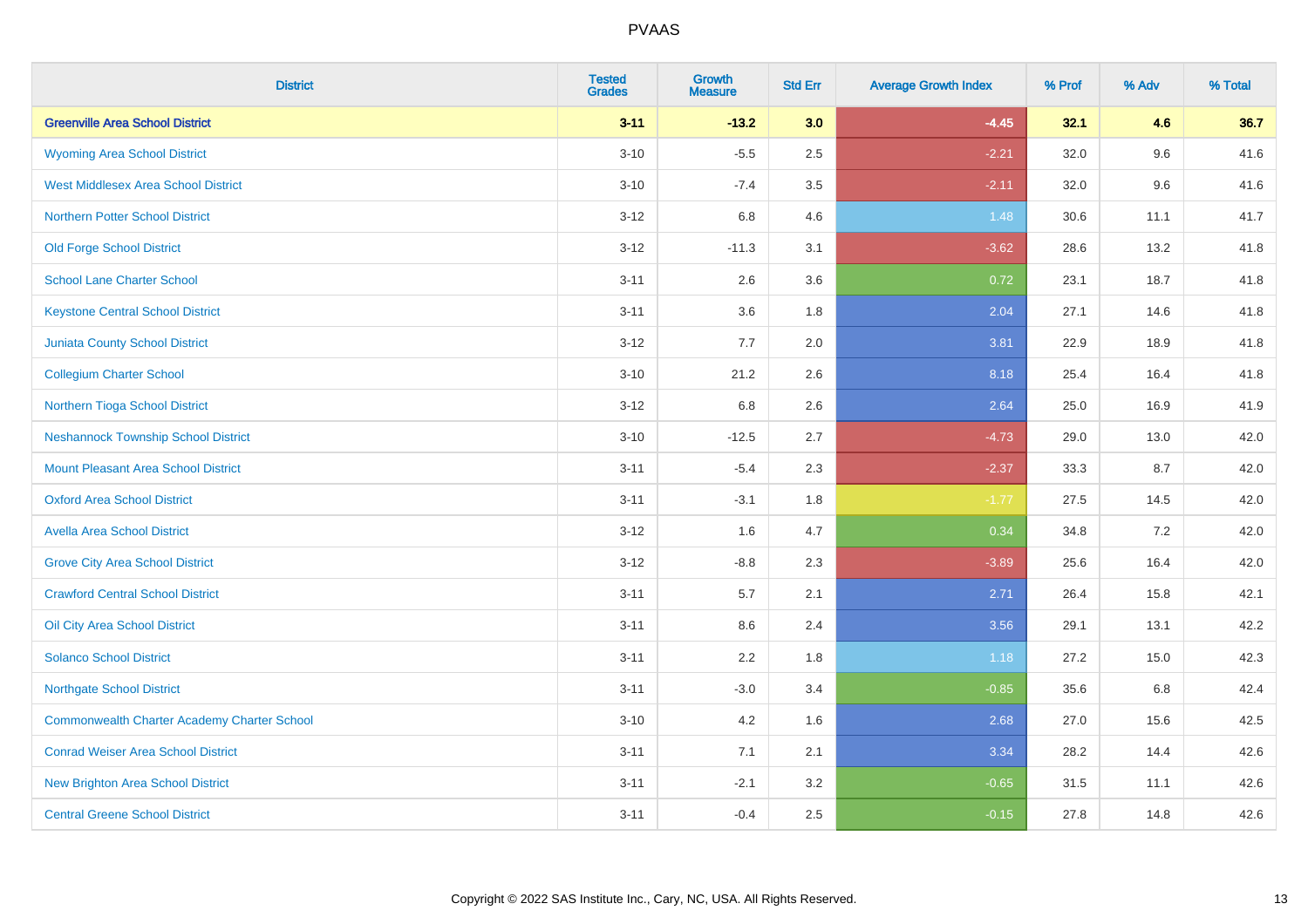| <b>District</b>                             | <b>Tested</b><br><b>Grades</b> | <b>Growth</b><br><b>Measure</b> | <b>Std Err</b> | <b>Average Growth Index</b> | % Prof | % Adv | % Total |
|---------------------------------------------|--------------------------------|---------------------------------|----------------|-----------------------------|--------|-------|---------|
| <b>Greenville Area School District</b>      | $3 - 11$                       | $-13.2$                         | 3.0            | $-4.45$                     | 32.1   | 4.6   | 36.7    |
| Leechburg Area School District              | $3 - 11$                       | 7.0                             | 3.9            | 1.79                        | 37.7   | 4.9   | 42.6    |
| <b>Ridley School District</b>               | $3 - 12$                       | 0.3                             | 1.6            | 0.21                        | 32.0   | 10.7  | 42.6    |
| <b>Kennett Consolidated School District</b> | $3 - 11$                       | $-10.4$                         | 1.7            | $-6.27$                     | 28.7   | 14.0  | 42.7    |
| <b>Exeter Township School District</b>      | $3 - 11$                       | $-1.0$                          | 1.7            | $-0.58$                     | 27.2   | 15.6  | 42.8    |
| <b>Altoona Area School District</b>         | $3 - 12$                       | 0.1                             | 1.5            | 0.07                        | 29.0   | 13.8  | 42.8    |
| <b>West Greene School District</b>          | $3 - 11$                       | $-8.1$                          | 3.9            | $-2.08$                     | 31.0   | 11.9  | 42.9    |
| <b>Union Area School District</b>           | $3 - 11$                       | $-6.5$                          | $3.8\,$        | $-1.70$                     | 30.6   | 12.2  | 42.9    |
| <b>Millville Area School District</b>       | $3-12$                         | $-5.6$                          | 4.4            | $-1.26$                     | 31.4   | 11.4  | 42.9    |
| <b>Highlands School District</b>            | $3 - 11$                       | $-1.3$                          | 2.3            | $-0.55$                     | 32.6   | 10.5  | 43.0    |
| Northern Bedford County School District     | $3 - 11$                       | $-2.3$                          | 3.3            | $-0.69$                     | 26.2   | 16.9  | 43.1    |
| Penn Cambria School District                | $3 - 11$                       | $-4.5$                          | 2.4            | $-1.86$                     | 27.3   | 15.8  | 43.2    |
| Octorara Area School District               | $3 - 11$                       | $-7.5$                          | 3.2            | $-2.35$                     | 26.1   | 17.0  | 43.2    |
| <b>Allegheny Valley School District</b>     | $3 - 11$                       | $-1.9$                          | 3.9            | $-0.48$                     | 31.8   | 11.4  | 43.2    |
| Southern Columbia Area School District      | $3 - 11$                       | $-8.5$                          | 3.0            | $-2.83$                     | 30.5   | 12.8  | 43.3    |
| <b>Apollo-Ridge School District</b>         | $3-12$                         | 9.5                             | 3.0            | 3.23                        | 34.0   | 9.4   | 43.4    |
| <b>Lakeland School District</b>             | $3 - 11$                       | 13.3                            | 2.8            | 4.80                        | 22.2   | 21.2  | 43.4    |
| <b>Northwest Area School District</b>       | $3 - 10$                       | $-3.2$                          | 3.3            | $-0.97$                     | 30.4   | 13.0  | 43.5    |
| <b>Hamburg Area School District</b>         | $3 - 11$                       | 0.6                             | 2.4            | 0.25                        | 28.0   | 15.5  | 43.6    |
| <b>Bentworth School District</b>            | $3 - 11$                       | 7.0                             | $3.0\,$        | 2.36                        | 26.6   | 17.0  | 43.6    |
| <b>Greensburg Salem School District</b>     | $3 - 11$                       | $-6.9$                          | 2.2            | $-3.06$                     | 30.3   | 13.3  | 43.6    |
| <b>Austin Area School District</b>          | $3 - 11$                       | 2.6                             | 6.0            | 0.43                        | 25.0   | 18.8  | 43.8    |
| <b>Pine Grove Area School District</b>      | $3 - 11$                       | $-1.1$                          | 3.0            | $-0.36$                     | 29.5   | 14.3  | 43.8    |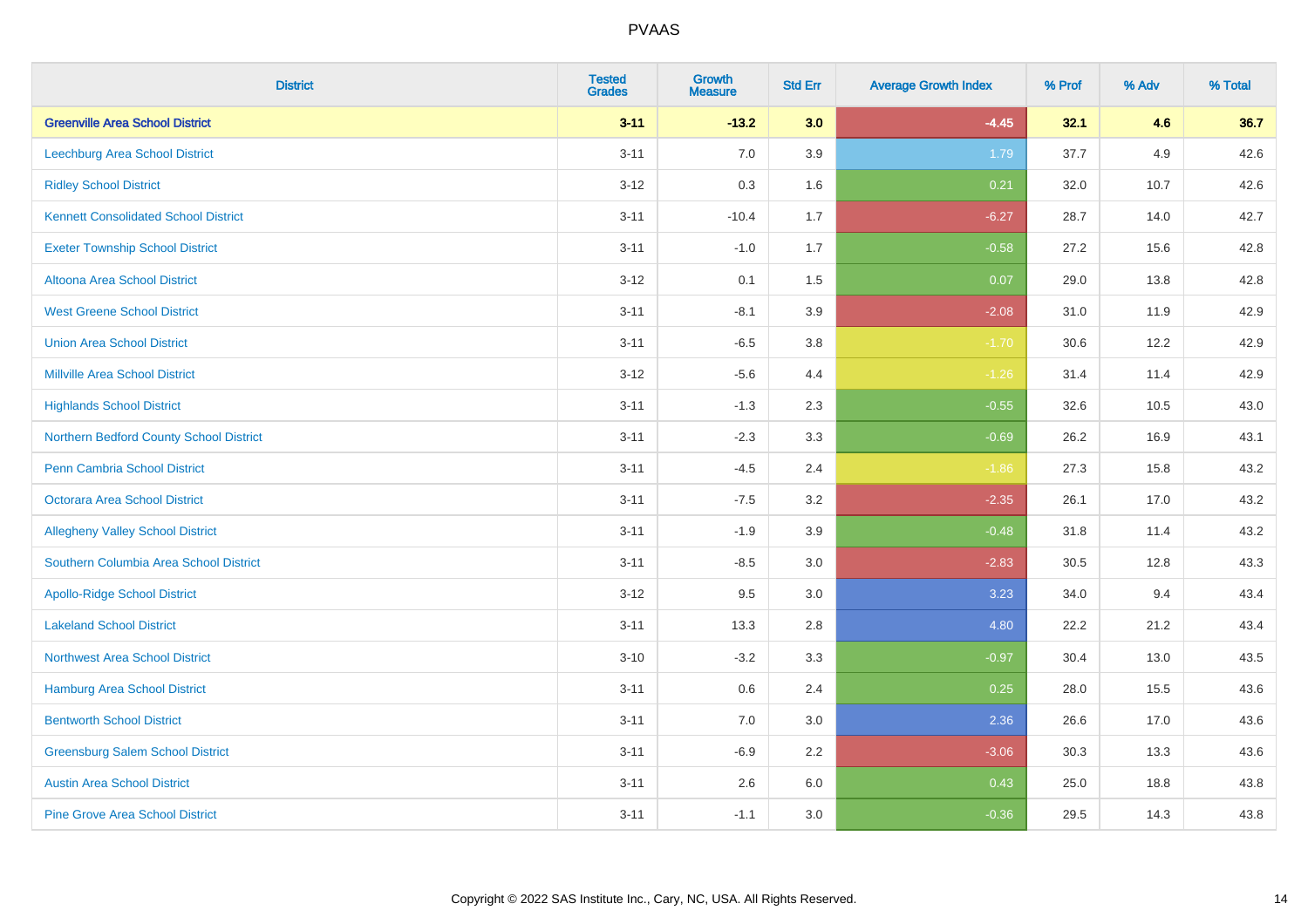| <b>District</b>                          | <b>Tested</b><br><b>Grades</b> | <b>Growth</b><br><b>Measure</b> | <b>Std Err</b> | <b>Average Growth Index</b> | % Prof | % Adv | % Total |
|------------------------------------------|--------------------------------|---------------------------------|----------------|-----------------------------|--------|-------|---------|
| <b>Greenville Area School District</b>   | $3 - 11$                       | $-13.2$                         | 3.0            | $-4.45$                     | 32.1   | 4.6   | 36.7    |
| <b>Agora Cyber Charter School</b>        | $3 - 11$                       | 14.6                            | 2.4            | 6.03                        | 24.7   | 19.5  | 44.2    |
| <b>Chestnut Ridge School District</b>    | $3 - 12$                       | 4.0                             | 2.9            | 1.38                        | 33.2   | 11.0  | 44.2    |
| <b>Susquenita School District</b>        | $3 - 11$                       | $-5.9$                          | 2.6            | $-2.28$                     | 30.6   | 13.9  | 44.4    |
| <b>Smethport Area School District</b>    | $3 - 12$                       | 5.8                             | 3.8            | 1.52                        | 24.6   | 20.0  | 44.6    |
| <b>Fort Cherry School District</b>       | $3 - 10$                       | $-0.7$                          | 3.1            | $-0.21$                     | 30.6   | 14.1  | 44.7    |
| <b>Steel Valley School District</b>      | $3 - 11$                       | 11.1                            | 3.3            | 3.33                        | 34.8   | 10.1  | 44.9    |
| <b>Elizabeth Forward School District</b> | $3 - 11$                       | $-5.5$                          | 2.5            | $-2.25$                     | 32.2   | 12.8  | 45.0    |
| <b>Shaler Area School District</b>       | $3 - 11$                       | $-2.1$                          | 1.8            | $-1.18$                     | 32.0   | 13.0  | 45.0    |
| <b>Clarion Area School District</b>      | $3 - 11$                       | 3.2                             | 3.7            | 0.88                        | 31.7   | 13.3  | 45.0    |
| <b>South Park School District</b>        | $3 - 11$                       | $-8.8$                          | 2.5            | $-3.46$                     | 28.1   | 17.0  | 45.2    |
| Huntingdon Area School District          | $3 - 11$                       | 5.8                             | 2.6            | 2.28                        | 27.8   | 17.4  | 45.2    |
| <b>Upper Perkiomen School District</b>   | $3 - 11$                       | 5.7                             | 1.9            | 3.04                        | 25.4   | 19.9  | 45.4    |
| <b>Burrell School District</b>           | $3 - 11$                       | $-1.5$                          | 3.3            | $-0.44$                     | 27.8   | 17.7  | 45.6    |
| <b>Mohawk Area School District</b>       | $3 - 11$                       | $-10.5$                         | 2.8            | $-3.75$                     | 35.1   | 10.6  | 45.7    |
| <b>Hatboro-Horsham School District</b>   | $3 - 11$                       | $-2.7$                          | 1.6            | $-1.65$                     | 27.9   | 17.9  | 45.8    |
| Mifflinburg Area School District         | $3 - 11$                       | $-6.0$                          | 2.1            | $-2.87$                     | 32.7   | 13.3  | 46.0    |
| <b>Laurel School District</b>            | $3 - 11$                       | 13.0                            | 3.1            | 4.19                        | 30.3   | 15.7  | 46.1    |
| Northwestern School District             | $3 - 11$                       | $-14.6$                         | 3.2            | $-4.51$                     | 32.5   | 13.7  | 46.2    |
| <b>North Star School District</b>        | $3 - 11$                       | 1.1                             | 3.3            | 0.34                        | 26.2   | 20.0  | 46.2    |
| <b>North Hills School District</b>       | $3 - 11$                       | $-15.8$                         | 1.8            | $-8.84$                     | 26.4   | 19.8  | 46.2    |
| <b>Shippensburg Area School District</b> | $3 - 11$                       | 0.5                             | 1.8            | 0.26                        | 23.5   | 22.8  | 46.3    |
| <b>Otto-Eldred School District</b>       | $3 - 11$                       | $-0.5$                          | 3.5            | $-0.13$                     | 35.8   | 10.5  | 46.3    |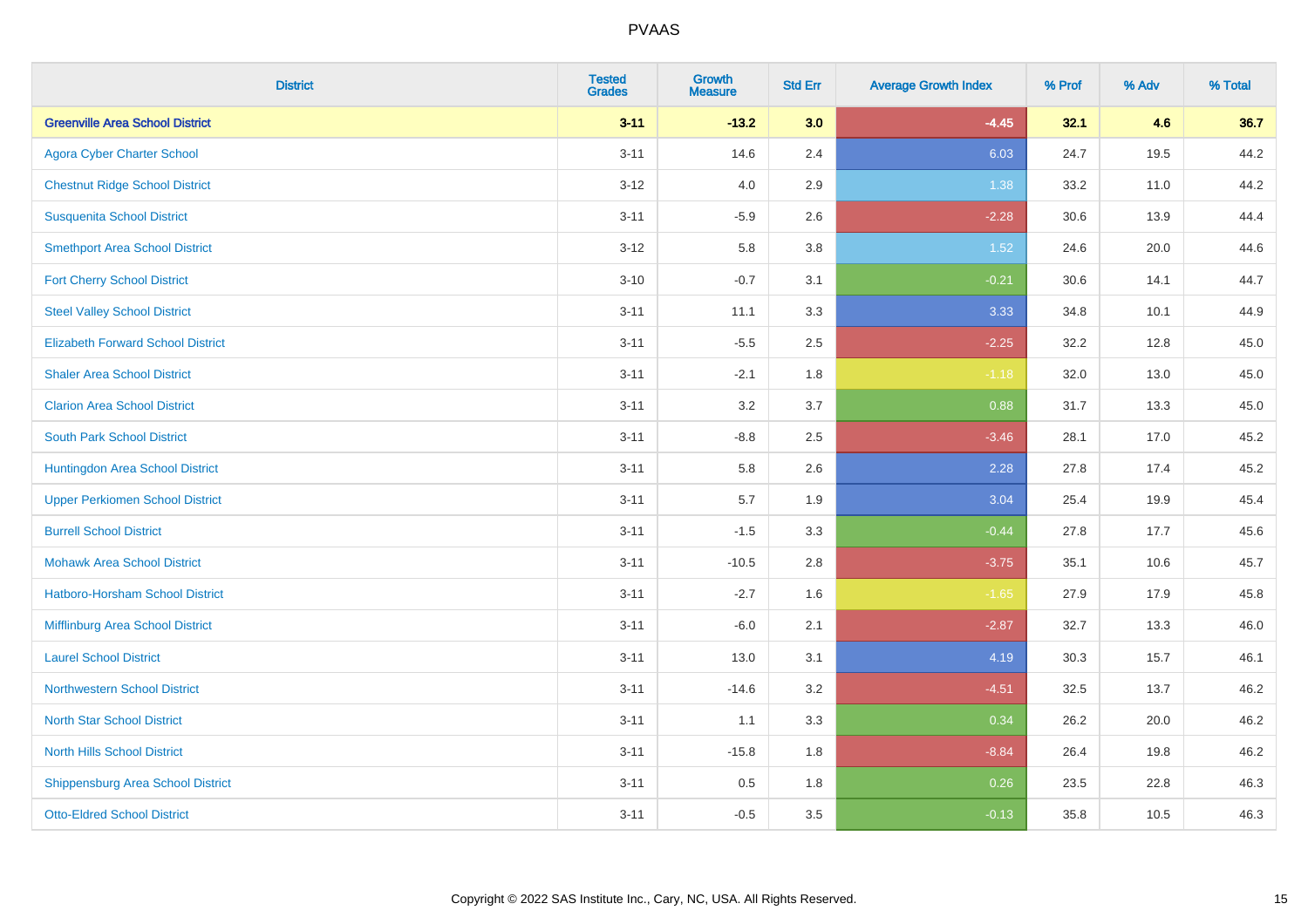| <b>District</b>                           | <b>Tested</b><br><b>Grades</b> | <b>Growth</b><br><b>Measure</b> | <b>Std Err</b> | <b>Average Growth Index</b> | % Prof | % Adv | % Total |
|-------------------------------------------|--------------------------------|---------------------------------|----------------|-----------------------------|--------|-------|---------|
| <b>Greenville Area School District</b>    | $3 - 11$                       | $-13.2$                         | 3.0            | $-4.45$                     | 32.1   | 4.6   | 36.7    |
| <b>Jamestown Area School District</b>     | $3 - 11$                       | $-9.5$                          | 4.1            | $-2.33$                     | 41.5   | 4.9   | 46.3    |
| <b>Eastern York School District</b>       | $3 - 11$                       | $-6.2$                          | 2.3            | $-2.70$                     | 27.8   | 18.5  | 46.4    |
| <b>MaST Community Charter School</b>      | $3 - 10$                       | $-0.9$                          | 2.5            | $-0.34$                     | 25.0   | 21.6  | 46.6    |
| <b>Baldwin-Whitehall School District</b>  | $3 - 11$                       | $-5.5$                          | 1.9            | $-2.93$                     | 32.0   | 14.7  | 46.7    |
| <b>Hopewell Area School District</b>      | $3 - 11$                       | 0.8                             | 2.6            | 0.31                        | 34.5   | 12.4  | 46.9    |
| Renaissance Academy Charter School        | $3 - 11$                       | $-5.6$                          | 3.1            | $-1.79$                     | 28.4   | 18.5  | 46.9    |
| <b>Western Wayne School District</b>      | $3 - 11$                       | 3.6                             | 2.6            | 1.39                        | 30.8   | 16.2  | 47.0    |
| <b>West Shore School District</b>         | $3-12$                         | 2.2                             | 1.3            | 1.68                        | 31.8   | 15.2  | 47.1    |
| <b>Penn Manor School District</b>         | $3 - 11$                       | 7.1                             | 1.5            | 4.82                        | 26.7   | 20.5  | 47.2    |
| Karns City Area School District           | $3 - 11$                       | $-7.2$                          | 2.6            | $-2.71$                     | 26.4   | 20.8  | 47.2    |
| <b>Athens Area School District</b>        | $3 - 11$                       | 2.6                             | 2.3            | 1.11                        | 34.9   | 12.3  | 47.3    |
| <b>Bald Eagle Area School District</b>    | $3 - 11$                       | 7.6                             | 2.5            | 3.00                        | 31.6   | 15.6  | 47.3    |
| <b>Hempfield Area School District</b>     | $3 - 12$                       | $-10.2$                         | 1.6            | $-6.37$                     | 28.1   | 19.2  | 47.3    |
| <b>Carlisle Area School District</b>      | $3 - 11$                       | $-5.2$                          | 1.7            | $-2.99$                     | 28.0   | 19.3  | 47.3    |
| <b>Everett Area School District</b>       | $3 - 11$                       | $-1.1$                          | 3.1            | $-0.34$                     | 34.2   | 13.2  | 47.4    |
| Johnsonburg Area School District          | $3 - 11$                       | 5.0                             | 3.9            | $1.27$                      | 35.5   | 11.8  | 47.4    |
| <b>Wallenpaupack Area School District</b> | $3 - 11$                       | 8.8                             | 2.1            | 4.28                        | 28.5   | 18.9  | 47.4    |
| <b>West Perry School District</b>         | $3 - 11$                       | 11.0                            | 2.3            | 4.76                        | 26.9   | 20.5  | 47.4    |
| Northern York County School District      | $3 - 11$                       | 8.4                             | 1.8            | 4.63                        | 24.3   | 23.1  | 47.4    |
| South Middleton School District           | $3 - 11$                       | 4.4                             | 2.2            | 1.95                        | 31.1   | 16.4  | 47.5    |
| <b>Punxsutawney Area School District</b>  | $3 - 11$                       | 15.8                            | 2.7            | 5.83                        | 18.6   | 29.0  | 47.6    |
| Portage Area School District              | $3 - 10$                       | $-0.5$                          | 3.3            | $-0.14$                     | 27.0   | 20.6  | 47.6    |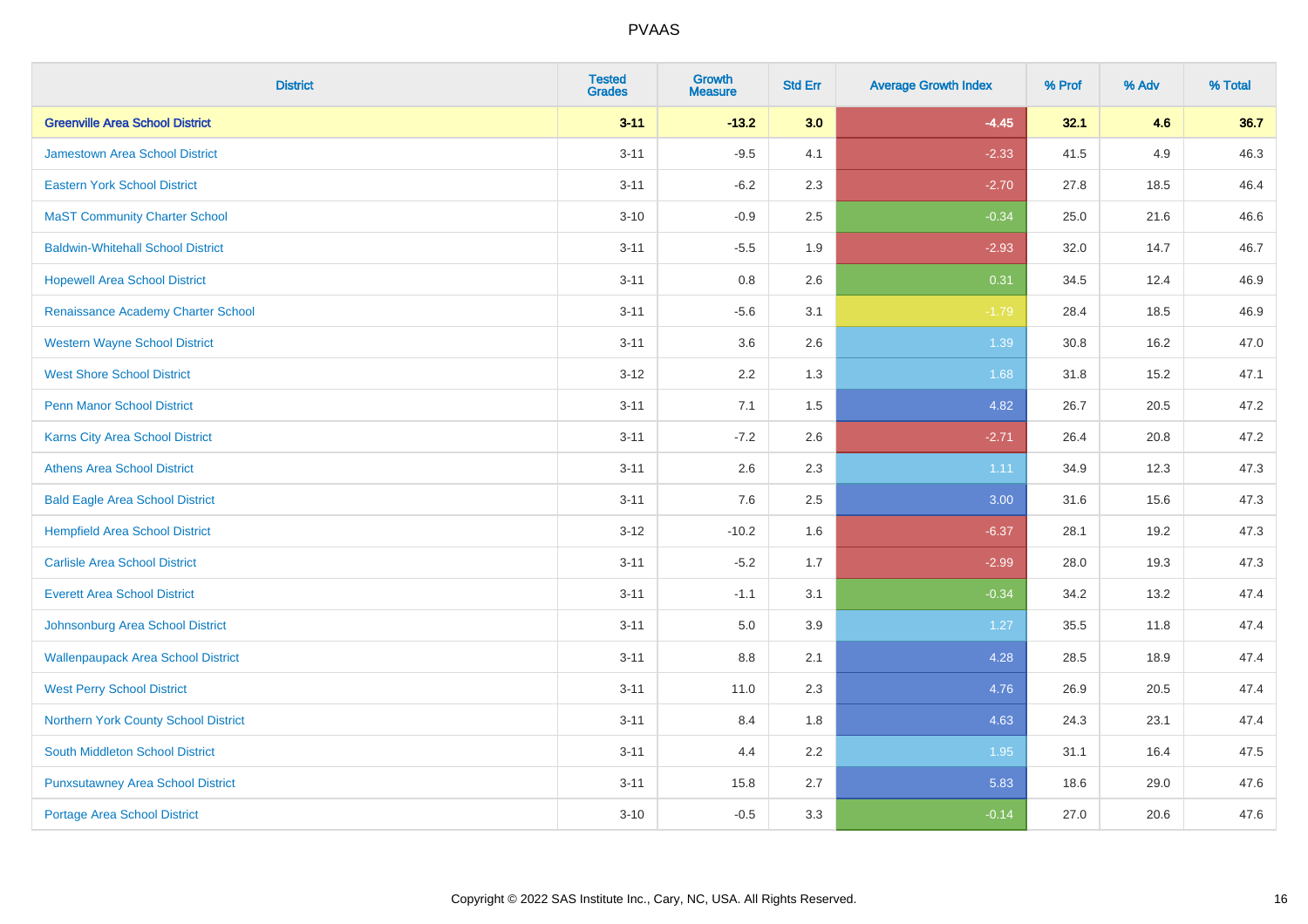| <b>District</b>                                    | <b>Tested</b><br><b>Grades</b> | <b>Growth</b><br><b>Measure</b> | <b>Std Err</b> | <b>Average Growth Index</b> | % Prof | % Adv | % Total |
|----------------------------------------------------|--------------------------------|---------------------------------|----------------|-----------------------------|--------|-------|---------|
| <b>Greenville Area School District</b>             | $3 - 11$                       | $-13.2$                         | 3.0            | $-4.45$                     | 32.1   | 4.6   | 36.7    |
| Northampton Area School District                   | $3 - 11$                       | 3.2                             | 1.5            | 2.05                        | 29.8   | 17.9  | 47.7    |
| <b>Hollidaysburg Area School District</b>          | $3 - 11$                       | $-2.7$                          | 1.6            | $-1.64$                     | 32.6   | 15.2  | 47.8    |
| <b>Tunkhannock Area School District</b>            | $3 - 11$                       | 1.4                             | 2.0            | 0.71                        | 29.8   | 18.1  | 47.9    |
| <b>Bradford Area School District</b>               | $3 - 12$                       | $-1.8$                          | 2.3            | $-0.79$                     | 31.2   | 16.7  | 47.9    |
| <b>Penncrest School District</b>                   | $3 - 11$                       | 6.0                             | 1.9            | 3.24                        | 31.1   | 16.9  | 48.0    |
| <b>Westmont Hilltop School District</b>            | $3 - 11$                       | $-1.0$                          | 2.8            | $-0.36$                     | 33.3   | 14.7  | 48.0    |
| <b>Reach Cyber Charter School</b>                  | $3 - 11$                       | 1.4                             | 3.6            | 0.40                        | 32.9   | 15.2  | 48.1    |
| <b>Palisades School District</b>                   | $3 - 11$                       | 7.7                             | 2.9            | 2.66                        | 27.8   | 20.3  | 48.1    |
| <b>Lincoln Park Performing Arts Charter School</b> | $7 - 11$                       | $-14.9$                         | 2.7            | $-5.45$                     | 39.3   | 8.9   | 48.2    |
| <b>Clarion-Limestone Area School District</b>      | $3 - 12$                       | $-10.0$                         | 3.6            | $-2.76$                     | 28.3   | 20.0  | 48.3    |
| <b>Lake-Lehman School District</b>                 | $3 - 11$                       | 14.9                            | 2.8            | 5.34                        | 25.8   | 22.5  | 48.3    |
| <b>Gettysburg Area School District</b>             | $3 - 11$                       | $-6.0$                          | 2.0            | $-3.02$                     | 28.8   | 19.6  | 48.5    |
| <b>Annville-Cleona School District</b>             | $3 - 12$                       | 1.1                             | 2.4            | 0.45                        | 34.8   | 13.6  | 48.5    |
| <b>Palmerton Area School District</b>              | $3 - 11$                       | $-0.9$                          | 2.7            | $-0.34$                     | 34.3   | 14.3  | 48.6    |
| <b>Cornwall-Lebanon School District</b>            | $3 - 11$                       | 8.2                             | 1.6            | 5.24                        | 28.0   | 20.5  | 48.6    |
| <b>Girard School District</b>                      | $3 - 11$                       | $-12.3$                         | 2.6            | $-4.76$                     | 29.7   | 18.9  | 48.6    |
| <b>Stroudsburg Area School District</b>            | $3 - 11$                       | 7.5                             | 1.6            | 4.70                        | 30.4   | 18.3  | 48.7    |
| <b>Ephrata Area School District</b>                | $3 - 11$                       | $6.8\,$                         | 1.7            | 4.08                        | 31.6   | 17.1  | 48.8    |
| <b>Fort Leboeuf School District</b>                | $3 - 11$                       | 3.5                             | 2.2            | 1.58                        | 32.0   | 16.8  | 48.8    |
| <b>Southmoreland School District</b>               | $3 - 11$                       | $-12.5$                         | 3.1            | $-4.04$                     | 33.3   | 15.5  | 48.8    |
| <b>Western Beaver County School District</b>       | $3 - 11$                       | $-9.3$                          | 4.2            | $-2.20$                     | 45.1   | 3.9   | 49.0    |
| <b>Newport School District</b>                     | $3 - 12$                       | 3.8                             | 3.3            | 1.17                        | 38.8   | 10.4  | 49.2    |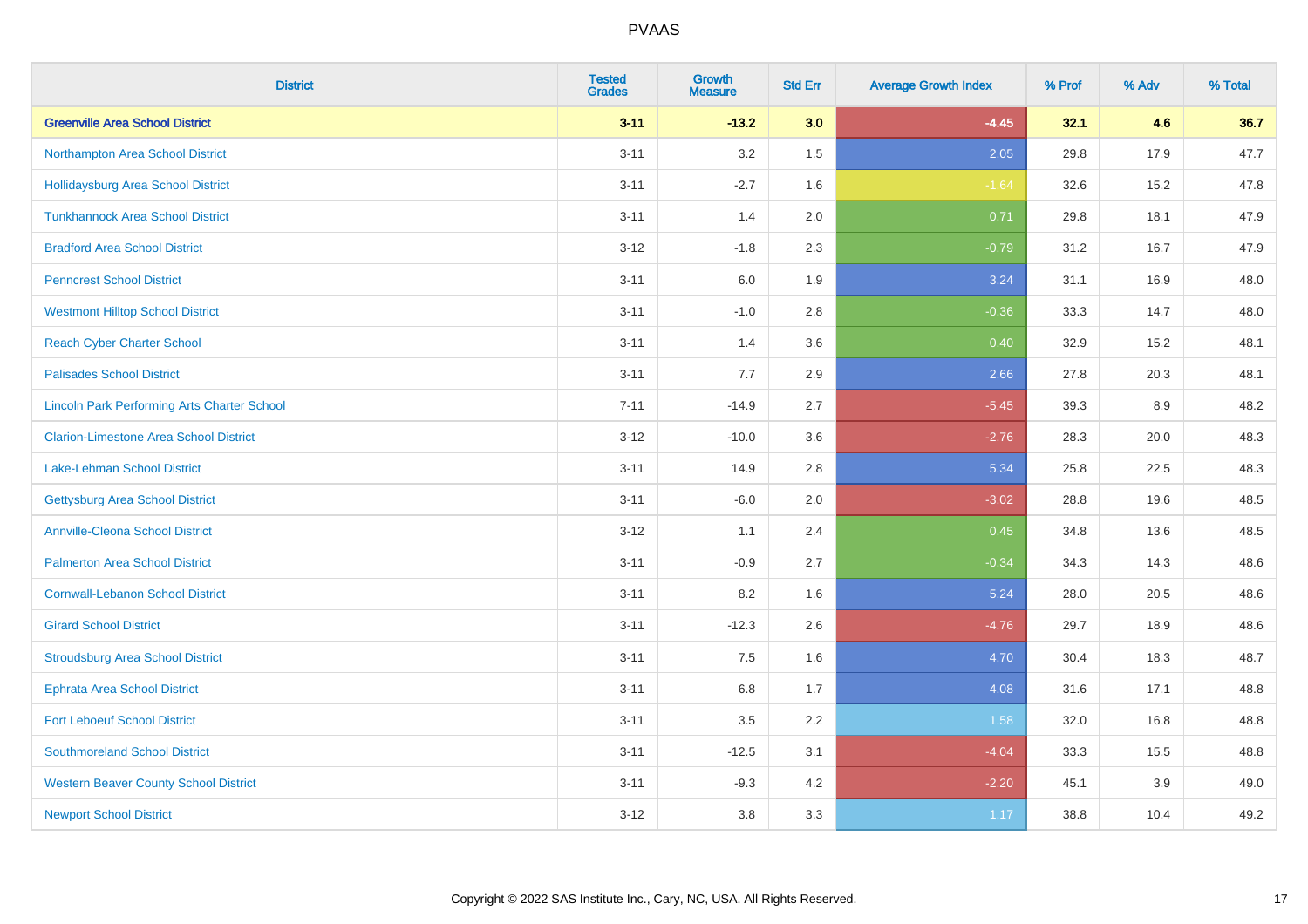| <b>District</b>                          | <b>Tested</b><br><b>Grades</b> | <b>Growth</b><br><b>Measure</b> | <b>Std Err</b> | <b>Average Growth Index</b> | % Prof | % Adv | % Total |
|------------------------------------------|--------------------------------|---------------------------------|----------------|-----------------------------|--------|-------|---------|
| <b>Greenville Area School District</b>   | $3 - 11$                       | $-13.2$                         | 3.0            | $-4.45$                     | 32.1   | 4.6   | 36.7    |
| <b>Iroquois School District</b>          | $3 - 11$                       | 13.6                            | 2.8            | 4.83                        | 33.3   | 16.0  | 49.4    |
| <b>Middletown Area School District</b>   | $3 - 11$                       | $-3.4$                          | 2.4            | $-1.44$                     | 34.3   | 15.2  | 49.4    |
| <b>Waynesboro Area School District</b>   | $3 - 12$                       | $3.0\,$                         | 1.8            | 1.67                        | 26.0   | 23.5  | 49.5    |
| <b>General Mclane School District</b>    | $3 - 11$                       | $-10.7$                         | 2.4            | $-4.40$                     | 34.0   | 15.6  | 49.6    |
| <b>Valley View School District</b>       | $3 - 11$                       | 9.3                             | 2.2            | 4.18                        | 26.6   | 23.1  | 49.7    |
| <b>Avonworth School District</b>         | $3 - 10$                       | $-6.2$                          | 2.3            | $-2.68$                     | 35.9   | 14.1  | 50.0    |
| <b>Schuylkill Valley School District</b> | $3 - 11$                       | $-1.0$                          | 2.2            | $-0.47$                     | 29.8   | 20.2  | 50.0    |
| <b>Fairfield Area School District</b>    | $3 - 11$                       | $-0.5$                          | 3.6            | $-0.13$                     | 43.9   | 6.1   | 50.0    |
| <b>Wilson Area School District</b>       | $3 - 11$                       | $-0.3$                          | 2.4            | $-0.12$                     | 35.4   | 14.6  | 50.0    |
| South Williamsport Area School District  | $3 - 10$                       | 0.9                             | 3.1            | 0.31                        | 38.4   | 11.6  | 50.0    |
| <b>Upper Adams School District</b>       | $3 - 11$                       | 0.9                             | 2.5            | 0.37                        | 33.0   | 17.0  | 50.0    |
| <b>Bellefonte Area School District</b>   | $3 - 11$                       | 6.7                             | 2.0            | 3.34                        | 28.8   | 21.5  | 50.2    |
| <b>Mifflin County School District</b>    | $3 - 11$                       | 12.3                            | 1.6            | 7.69                        | 35.1   | 15.1  | 50.3    |
| 21st Century Cyber Charter School        | $6 - 12$                       | 6.6                             | 2.1            | 3.16                        | 29.0   | 21.8  | 50.8    |
| <b>Warrior Run School District</b>       | $3 - 11$                       | 10.5                            | 2.7            | 3.86                        | 34.1   | 16.8  | 50.9    |
| <b>Halifax Area School District</b>      | $3 - 11$                       | 5.8                             | 3.5            | 1.64                        | 32.1   | 18.9  | 50.9    |
| Daniel Boone Area School District        | $3-12$                         | 0.9                             | 1.9            | 0.46                        | 28.9   | 22.0  | 51.0    |
| Pennsylvania Virtual Charter School      | $3 - 11$                       | 4.4                             | 3.4            | 1.31                        | 29.8   | 21.2  | 51.0    |
| <b>Riverview School District</b>         | $3 - 11$                       | $-13.0$                         | 4.0            | $-3.29$                     | 43.1   | 7.8   | 51.0    |
| Kane Area School District                | $3 - 10$                       | 8.8                             | 2.9            | 3.07                        | 31.4   | 19.8  | 51.2    |
| Mechanicsburg Area School District       | $3 - 11$                       | $-5.7$                          | 1.6            | $-3.48$                     | 35.1   | 16.0  | 51.2    |
| <b>Windber Area School District</b>      | $3 - 11$                       | $-11.9$                         | 3.0            | $-3.94$                     | 41.0   | 10.3  | 51.3    |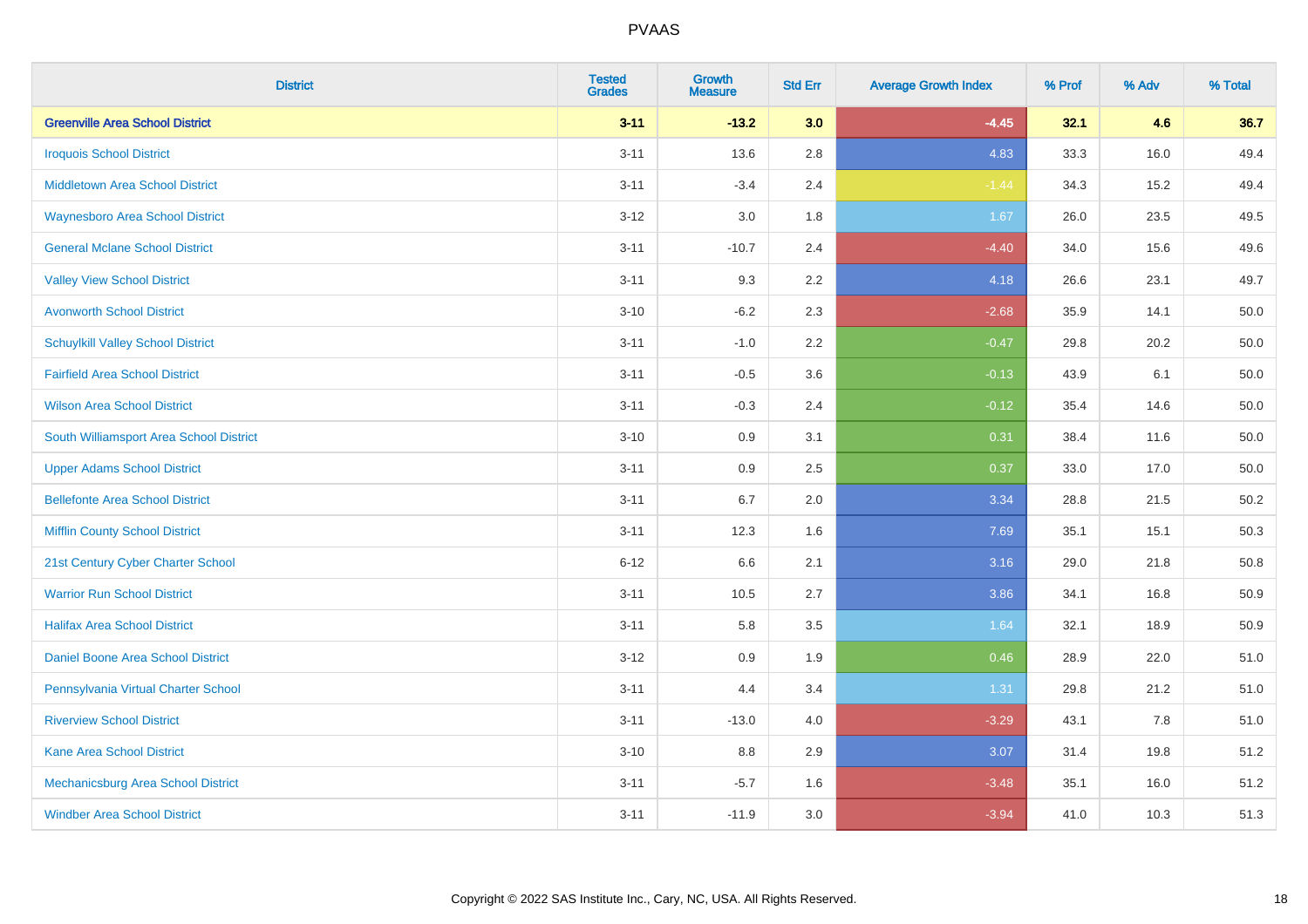| <b>District</b>                                 | <b>Tested</b><br><b>Grades</b> | <b>Growth</b><br><b>Measure</b> | <b>Std Err</b> | <b>Average Growth Index</b> | % Prof | % Adv | % Total |
|-------------------------------------------------|--------------------------------|---------------------------------|----------------|-----------------------------|--------|-------|---------|
| <b>Greenville Area School District</b>          | $3 - 11$                       | $-13.2$                         | 3.0            | $-4.45$                     | 32.1   | 4.6   | 36.7    |
| <b>Sullivan County School District</b>          | $3 - 10$                       | 2.5                             | 4.3            | 0.58                        | 43.6   | 7.7   | 51.3    |
| <b>Sayre Area School District</b>               | $3 - 11$                       | 5.8                             | 3.2            | 1.81                        | 30.3   | 21.0  | 51.3    |
| <b>Upper Moreland Township School District</b>  | $3 - 11$                       | 1.1                             | 2.0            | 0.56                        | 24.8   | 26.6  | 51.3    |
| <b>Wyalusing Area School District</b>           | $3-12$                         | 5.7                             | 3.2            | 1.78                        | 38.6   | 12.9  | 51.4    |
| <b>Bedford Area School District</b>             | $3 - 11$                       | 6.4                             | 2.4            | 2.68                        | 31.0   | 20.6  | 51.6    |
| <b>Dover Area School District</b>               | $3 - 12$                       | 7.1                             | 1.9            | 3.78                        | 33.0   | 18.7  | 51.7    |
| <b>Tamaqua Area School District</b>             | $3 - 12$                       | 6.5                             | 2.4            | 2.72                        | 34.3   | 17.5  | 51.8    |
| <b>Glendale School District</b>                 | $3 - 10$                       | 7.9                             | 3.5            | 2.25                        | 42.6   | 9.3   | 51.8    |
| South Side Area School District                 | $3 - 11$                       | $-0.6$                          | 3.1            | $-0.19$                     | 24.0   | 28.0  | 52.0    |
| Pen Argyl Area School District                  | $3-12$                         | 12.8                            | 2.5            | 5.10                        | 28.5   | 23.8  | 52.3    |
| <b>Allegheny-Clarion Valley School District</b> | $3 - 10$                       | 12.3                            | 4.1            | 3.03                        | 33.3   | 19.0  | 52.4    |
| Pocono Mountain School District                 | $3-12$                         | $-4.3$                          | 1.8            | $-2.43$                     | 35.5   | 17.1  | 52.6    |
| <b>Albert Gallatin Area School District</b>     | $3 - 11$                       | $-1.7$                          | 2.3            | $-0.72$                     | 31.9   | 20.7  | 52.7    |
| <b>Slippery Rock Area School District</b>       | $3 - 11$                       | $-3.8$                          | 2.5            | $-1.56$                     | 30.8   | 21.9  | 52.7    |
| <b>Jersey Shore Area School District</b>        | $3 - 11$                       | 0.7                             | 2.5            | 0.27                        | 39.3   | 13.6  | 52.9    |
| Penns Valley Area School District               | $3-12$                         | 14.1                            | 2.6            | 5.33                        | 29.6   | 23.3  | 52.9    |
| <b>Spring Grove Area School District</b>        | $3 - 11$                       | 3.9                             | 2.0            | 1.90                        | 30.0   | 23.0  | 53.0    |
| <b>Greencastle-Antrim School District</b>       | $3 - 11$                       | $-0.3$                          | 2.0            | $-0.14$                     | 30.9   | 22.2  | 53.1    |
| <b>Kutztown Area School District</b>            | $3 - 12$                       | 9.3                             | 2.8            | 3.34                        | 38.5   | 14.6  | 53.2    |
| <b>Boyertown Area School District</b>           | $3 - 11$                       | $-2.9$                          | 1.4            | $-2.06$                     | 30.8   | 22.6  | 53.4    |
| <b>South Eastern School District</b>            | $3 - 11$                       | $-1.0$                          | 1.8            | $-0.55$                     | 36.4   | 17.1  | 53.5    |
| <b>Greater Latrobe School District</b>          | $3 - 11$                       | $-14.1$                         | 2.0            | $-7.14$                     | 41.0   | 12.6  | 53.6    |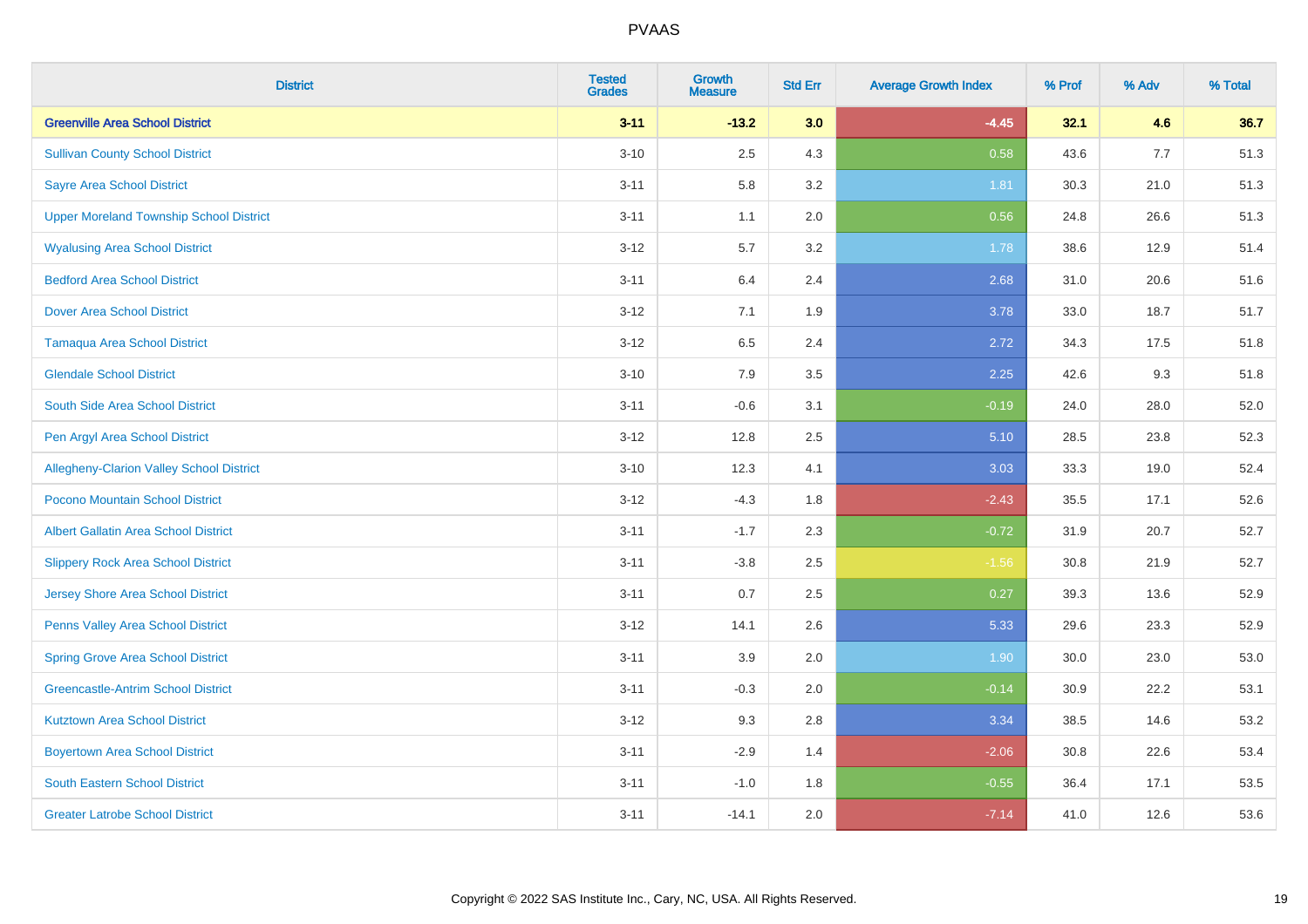| <b>District</b>                             | <b>Tested</b><br><b>Grades</b> | <b>Growth</b><br><b>Measure</b> | <b>Std Err</b> | <b>Average Growth Index</b> | % Prof | % Adv | % Total |
|---------------------------------------------|--------------------------------|---------------------------------|----------------|-----------------------------|--------|-------|---------|
| <b>Greenville Area School District</b>      | $3 - 11$                       | $-13.2$                         | 3.0            | $-4.45$                     | 32.1   | 4.6   | 36.7    |
| <b>Midd-West School District</b>            | $3 - 11$                       | 3.6                             | 2.6            | 1.42                        | 28.6   | 25.0  | 53.6    |
| <b>Beaver Area School District</b>          | $3 - 10$                       | $-3.0$                          | 2.5            | $-1.16$                     | 25.8   | 27.8  | 53.6    |
| Saint Marys Area School District            | $3 - 11$                       | 6.0                             | 2.2            | 2.69                        | 35.4   | 18.3  | 53.7    |
| <b>Wyomissing Area School District</b>      | $3-12$                         | $-2.4$                          | 2.6            | $-0.92$                     | 25.6   | 28.1  | 53.7    |
| Northeastern York School District           | $3 - 11$                       | 3.8                             | 1.8            | 2.11                        | 32.7   | 21.0  | 53.7    |
| East Pennsboro Area School District         | $3 - 11$                       | 4.8                             | 2.1            | 2.26                        | 36.8   | 16.9  | 53.7    |
| <b>Nazareth Area School District</b>        | $3 - 11$                       | $-2.5$                          | 1.7            | $-1.53$                     | 29.2   | 24.6  | 53.8    |
| <b>Quakertown Community School District</b> | $3-12$                         | $-4.3$                          | 1.5            | $-2.79$                     | 33.8   | 20.1  | 53.8    |
| <b>Lakeview School District</b>             | $3 - 11$                       | $-1.9$                          | 3.5            | $-0.53$                     | 41.5   | 12.3  | 53.8    |
| <b>Red Lion Area School District</b>        | $3 - 11$                       | 4.5                             | 1.9            | 2.31                        | 32.3   | 21.5  | 53.8    |
| <b>Chichester School District</b>           | $3 - 11$                       | $-1.8$                          | 4.2            | $-0.44$                     | 40.0   | 14.0  | 54.0    |
| <b>Whitehall-Coplay School District</b>     | $3 - 11$                       | 11.8                            | 1.7            | 7.06                        | 32.3   | 21.7  | 54.0    |
| <b>Gateway School District</b>              | $3 - 11$                       | 3.1                             | 2.0            | 1.55                        | 35.7   | 18.5  | 54.2    |
| <b>Dubois Area School District</b>          | $3 - 11$                       | $-2.8$                          | 2.0            | $-1.37$                     | 35.5   | 19.0  | 54.6    |
| <b>Dallas School District</b>               | $3 - 11$                       | 8.1                             | 2.1            | 3.87                        | 32.4   | 22.4  | 54.8    |
| <b>Crestwood School District</b>            | $3 - 11$                       | $-3.4$                          | 2.2            | $-1.52$                     | 33.1   | 21.7  | 54.9    |
| <b>Brockway Area School District</b>        | $3 - 11$                       | $-0.4$                          | 3.5            | $-0.11$                     | 41.2   | 13.8  | 55.0    |
| <b>United School District</b>               | $3 - 11$                       | 6.3                             | 3.3            | 1.89                        | 38.8   | 16.3  | 55.0    |
| <b>Neshaminy School District</b>            | $3 - 11$                       | 8.6                             | 1.3            | 6.56                        | 31.3   | 23.9  | 55.2    |
| Shenango Area School District               | $3 - 11$                       | 1.7                             | 3.2            | 0.52                        | 41.4   | 13.8  | 55.3    |
| <b>Blackhawk School District</b>            | $3 - 11$                       | 2.0                             | 2.3            | 0.87                        | 34.6   | 20.7  | 55.3    |
| <b>Bermudian Springs School District</b>    | $3 - 11$                       | 2.5                             | 2.4            | 1.05                        | 31.8   | 23.5  | 55.3    |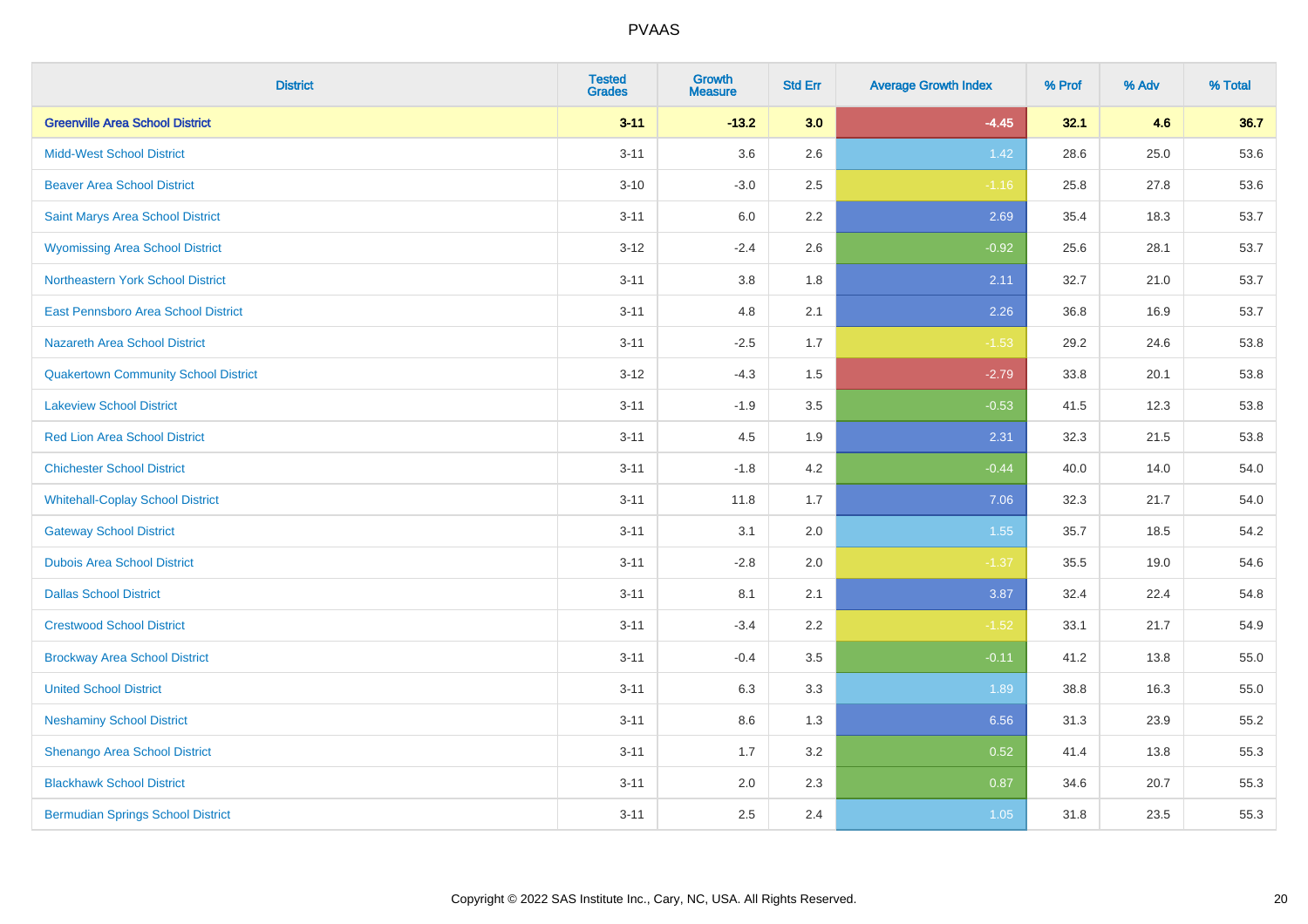| <b>District</b>                                | <b>Tested</b><br><b>Grades</b> | <b>Growth</b><br><b>Measure</b> | <b>Std Err</b> | <b>Average Growth Index</b> | % Prof | % Adv | % Total |
|------------------------------------------------|--------------------------------|---------------------------------|----------------|-----------------------------|--------|-------|---------|
| <b>Greenville Area School District</b>         | $3 - 11$                       | $-13.2$                         | 3.0            | $-4.45$                     | 32.1   | 4.6   | 36.7    |
| <b>Montour School District</b>                 | $3 - 11$                       | $-6.1$                          | 2.1            | $-2.95$                     | 31.8   | 23.6  | 55.3    |
| <b>Lehighton Area School District</b>          | $3 - 11$                       | 11.4                            | 2.4            | 4.84                        | 30.5   | 24.9  | 55.3    |
| <b>Central York School District</b>            | $3 - 12$                       | 12.9                            | 1.5            | 8.64                        | 31.4   | 24.1  | 55.5    |
| <b>Galeton Area School District</b>            | $3 - 11$                       | 5.4                             | 5.4            | 1.01                        | 33.3   | 22.2  | 55.6    |
| <b>Homer-Center School District</b>            | $3 - 11$                       | 8.8                             | 3.5            | 2.53                        | 38.0   | 17.7  | 55.8    |
| South Western School District                  | $3 - 12$                       | 2.5                             | 1.7            | 1.48                        | 36.2   | 19.7  | 55.9    |
| <b>Wilson School District</b>                  | $3 - 12$                       | 0.5                             | 1.5            | 0.32                        | 30.4   | 25.5  | 55.9    |
| Wilmington Area School District                | $3 - 11$                       | 11.1                            | 3.3            | 3.37                        | 29.8   | 26.2  | 56.0    |
| <b>York Suburban School District</b>           | $3 - 11$                       | 7.4                             | 2.1            | 3.55                        | 24.9   | 31.2  | 56.1    |
| <b>Brandywine Heights Area School District</b> | $3 - 11$                       | 5.8                             | 2.6            | 2.27                        | 27.7   | 28.6  | 56.2    |
| <b>Central Valley School District</b>          | $3 - 10$                       | 4.7                             | 2.6            | 1.83                        | 37.8   | 18.5  | 56.3    |
| <b>Muncy School District</b>                   | $3 - 11$                       | 6.9                             | 3.3            | 2.12                        | 37.6   | 18.8  | 56.4    |
| <b>North East School District</b>              | $3 - 11$                       | $-5.3$                          | 2.7            | $-1.97$                     | 31.7   | 24.8  | 56.4    |
| <b>Wissahickon School District</b>             | $3 - 10$                       | $-5.3$                          | 1.7            | $-3.14$                     | 27.5   | 29.0  | 56.6    |
| <b>Blue Mountain School District</b>           | $3 - 10$                       | 12.2                            | 2.1            | 5.81                        | 30.7   | 26.1  | 56.8    |
| <b>Springfield School District</b>             | $3 - 11$                       | $1.2\,$                         | 1.7            | 0.69                        | 31.8   | 25.2  | 56.9    |
| <b>South Butler County School District</b>     | $3 - 10$                       | 6.3                             | 2.2            | 2.80                        | 37.8   | 19.2  | 57.0    |
| <b>Montoursville Area School District</b>      | $3 - 12$                       | $-8.4$                          | 2.6            | $-3.17$                     | 38.8   | 18.2  | 57.0    |
| <b>Belle Vernon Area School District</b>       | $3 - 11$                       | 11.1                            | 2.3            | 4.88                        | 31.6   | 25.4  | 57.1    |
| <b>Bloomsburg Area School District</b>         | $3 - 10$                       | 4.3                             | 3.4            | 1.26                        | 36.5   | 20.6  | 57.1    |
| <b>Spring Cove School District</b>             | $3 - 11$                       | 9.1                             | 2.4            | 3.77                        | 31.8   | 25.4  | 57.1    |
| <b>Donegal School District</b>                 | $3 - 12$                       | 5.9                             | 2.2            | 2.72                        | 34.1   | 23.1  | 57.2    |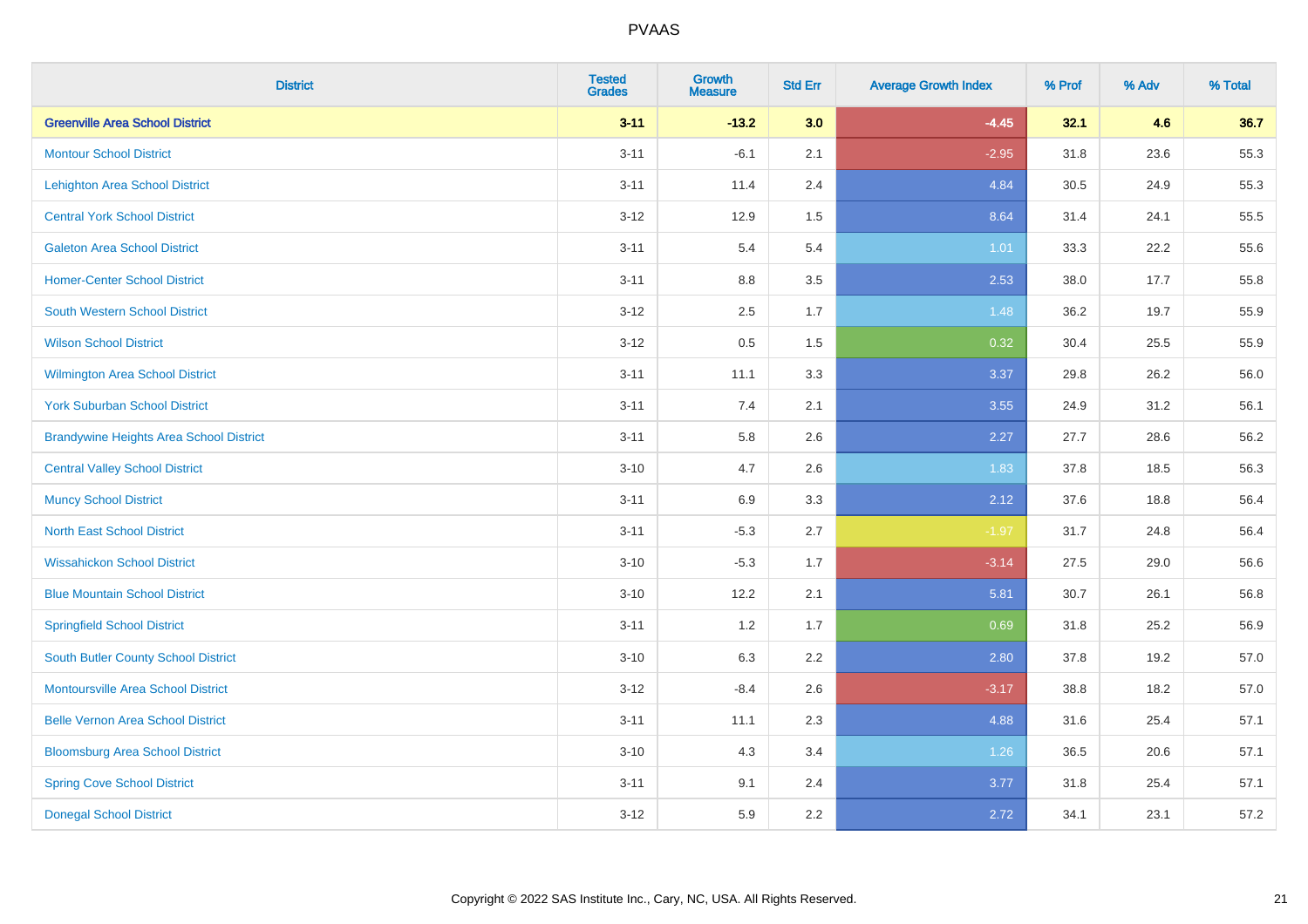| <b>District</b>                                 | <b>Tested</b><br><b>Grades</b> | <b>Growth</b><br><b>Measure</b> | <b>Std Err</b> | <b>Average Growth Index</b> | % Prof | % Adv    | % Total |
|-------------------------------------------------|--------------------------------|---------------------------------|----------------|-----------------------------|--------|----------|---------|
| <b>Greenville Area School District</b>          | $3 - 11$                       | $-13.2$                         | 3.0            | $-4.45$                     | 32.1   | 4.6      | 36.7    |
| <b>Armstrong School District</b>                | $3 - 11$                       | 9.8                             | 1.6            | 6.22                        | 32.8   | 24.6     | 57.4    |
| <b>Lower Dauphin School District</b>            | $3 - 11$                       | 5.3                             | 1.8            | 3.03                        | 30.6   | 26.8     | 57.5    |
| Capital Area School for the Arts Charter School | $9 - 11$                       | 14.2                            | 4.5            | 3.13                        | 27.5   | $30.0\,$ | 57.5    |
| <b>Fleetwood Area School District</b>           | $3 - 10$                       | 10.4                            | 2.0            | 5.19                        | 31.7   | 25.8     | 57.5    |
| <b>Ridgway Area School District</b>             | $3 - 11$                       | $-6.1$                          | 4.0            | $-1.53$                     | 42.2   | 15.6     | 57.8    |
| California Area School District                 | $3 - 10$                       | $-13.7$                         | 4.5            | $-3.06$                     | 41.7   | 16.7     | 58.3    |
| <b>Avon Grove Charter School</b>                | $3 - 11$                       | 9.8                             | 3.1            | 3.18                        | 32.4   | 26.0     | 58.4    |
| <b>Abington School District</b>                 | $3 - 10$                       | 0.9                             | 1.6            | 0.57                        | 29.7   | 28.7     | 58.4    |
| <b>Conestoga Valley School District</b>         | $3 - 11$                       | 2.4                             | 1.7            | 1.43                        | 35.0   | 23.5     | 58.5    |
| <b>Twin Valley School District</b>              | $3 - 12$                       | $-3.2$                          | 1.9            | $-1.68$                     | 38.8   | 19.8     | 58.6    |
| <b>Conemaugh Township Area School District</b>  | $3 - 12$                       | 4.8                             | 3.5            | 1.39                        | 30.9   | 27.8     | 58.8    |
| <b>Riverside Beaver County School District</b>  | $3 - 11$                       | $-5.5$                          | 2.7            | $-2.03$                     | 35.8   | 23.2     | 59.0    |
| <b>East Penn School District</b>                | $3 - 11$                       | 8.9                             | 1.2            | 7.61                        | 32.8   | 26.4     | 59.2    |
| <b>Canon-Mcmillan School District</b>           | $3 - 11$                       | $-5.0$                          | 1.5            | $-3.25$                     | 30.8   | 28.5     | 59.3    |
| Northwestern Lehigh School District             | $3 - 11$                       | $-2.4$                          | 2.1            | $-1.14$                     | 41.7   | 17.9     | 59.5    |
| <b>West Chester Area School District</b>        | $3 - 11$                       | $-2.1$                          | 1.2            | $-1.83$                     | 36.4   | 23.2     | 59.6    |
| <b>Pennridge School District</b>                | $3 - 10$                       | 7.4                             | 1.5            | 5.10                        | 32.0   | 27.6     | 59.6    |
| <b>Phoenixville Area School District</b>        | $3 - 11$                       | 7.3                             | 1.8            | 3.96                        | 32.3   | 27.6     | 59.8    |
| <b>Moon Area School District</b>                | $3 - 11$                       | 1.5                             | 1.8            | 0.86                        | 34.5   | 25.5     | 60.0    |
| <b>Bellwood-Antis School District</b>           | $3 - 10$                       | 3.5                             | 2.8            | 1.24                        | 40.9   | 19.4     | 60.2    |
| <b>Indiana Area School District</b>             | $3 - 11$                       | 12.0                            | 2.0            | 5.98                        | 30.0   | 30.4     | 60.3    |
| <b>Perkiomen Valley School District</b>         | $3 - 11$                       | 2.7                             | 1.5            | 1.83                        | 35.0   | 25.3     | 60.3    |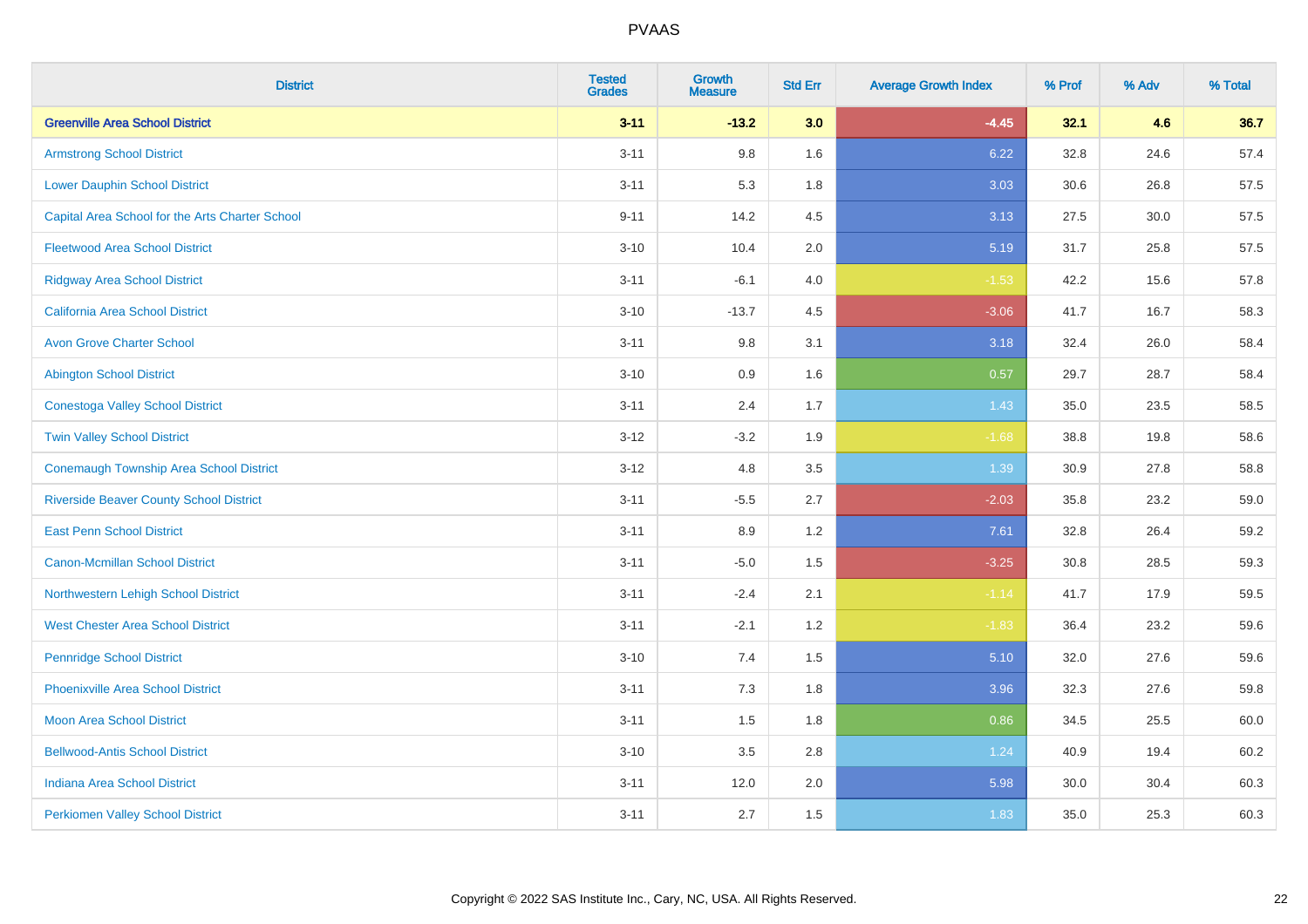| <b>District</b>                             | <b>Tested</b><br><b>Grades</b> | <b>Growth</b><br><b>Measure</b> | <b>Std Err</b> | <b>Average Growth Index</b> | % Prof | % Adv | % Total |
|---------------------------------------------|--------------------------------|---------------------------------|----------------|-----------------------------|--------|-------|---------|
| <b>Greenville Area School District</b>      | $3 - 11$                       | $-13.2$                         | 3.0            | $-4.45$                     | 32.1   | 4.6   | 36.7    |
| <b>Plum Borough School District</b>         | $3 - 11$                       | $-9.4$                          | 2.4            | $-3.98$                     | 32.9   | 27.4  | 60.4    |
| <b>Cocalico School District</b>             | $3 - 11$                       | 12.3                            | 1.9            | 6.48                        | 28.2   | 32.3  | 60.5    |
| <b>Conewago Valley School District</b>      | $3-12$                         | 7.6                             | 1.7            | 4.46                        | 41.3   | 19.4  | 60.6    |
| <b>Brookville Area School District</b>      | $3 - 11$                       | 6.8                             | 3.1            | 2.19                        | 46.1   | 14.6  | 60.7    |
| Pennsylvania Leadership Charter School      | $3 - 11$                       | 8.0                             | 1.9            | 4.22                        | 33.1   | 27.8  | 60.9    |
| <b>Richland School District</b>             | $3 - 11$                       | $-6.9$                          | 2.6            | $-2.63$                     | 40.1   | 20.9  | 61.0    |
| <b>Hermitage School District</b>            | $3-12$                         | 14.0                            | 2.5            | 5.59                        | 34.0   | 27.0  | 61.0    |
| <b>Owen J Roberts School District</b>       | $3 - 11$                       | $-3.5$                          | 1.5            | $-2.27$                     | 36.8   | 24.4  | 61.2    |
| <b>Garnet Valley School District</b>        | $3 - 10$                       | 0.2                             | 1.7            | 0.13                        | 34.9   | 26.4  | 61.3    |
| <b>Oley Valley School District</b>          | $3 - 11$                       | 1.4                             | 2.4            | 0.56                        | 37.4   | 23.9  | 61.4    |
| <b>Jenkintown School District</b>           | $3 - 11$                       | $-7.9$                          | 4.1            | $-1.92$                     | 34.1   | 27.3  | 61.4    |
| <b>Evergreen Community Charter School</b>   | $6 - 11$                       | $-1.1$                          | 4.7            | $-0.23$                     | 34.6   | 26.9  | 61.5    |
| <b>Manheim Township School District</b>     | $3 - 12$                       | 10.9                            | 1.5            | 7.51                        | 30.9   | 31.0  | 61.9    |
| <b>Parkland School District</b>             | $3 - 11$                       | $-3.7$                          | 1.2            | $-3.17$                     | 31.4   | 30.6  | 62.0    |
| West Jefferson Hills School District        | $3 - 11$                       | 1.9                             | 1.9            | 0.99                        | 34.8   | 27.3  | 62.1    |
| <b>Downingtown Area School District</b>     | $3 - 11$                       | 4.4                             | 1.1            | 4.06                        | 30.1   | 32.0  | 62.2    |
| <b>Coudersport Area School District</b>     | $3 - 11$                       | 14.8                            | 3.4            | 4.33                        | 34.7   | 28.0  | 62.7    |
| <b>Central Columbia School District</b>     | $3-12$                         | 0.3                             | 2.3            | 0.12                        | 25.4   | 37.6  | 63.0    |
| <b>Haverford Township School District</b>   | $3 - 11$                       | 1.4                             | 1.4            | 1.05                        | 36.7   | 26.3  | 63.0    |
| <b>Manheim Central School District</b>      | $3 - 11$                       | 12.8                            | 2.0            | 6.52                        | 27.8   | 35.4  | 63.2    |
| <b>Tuscarora School District</b>            | $3 - 11$                       | 13.4                            | 2.2            | 6.20                        | 37.1   | 26.3  | 63.4    |
| <b>North Clarion County School District</b> | $3 - 12$                       | 3.4                             | 4.1            | 0.83                        | 45.0   | 18.8  | 63.8    |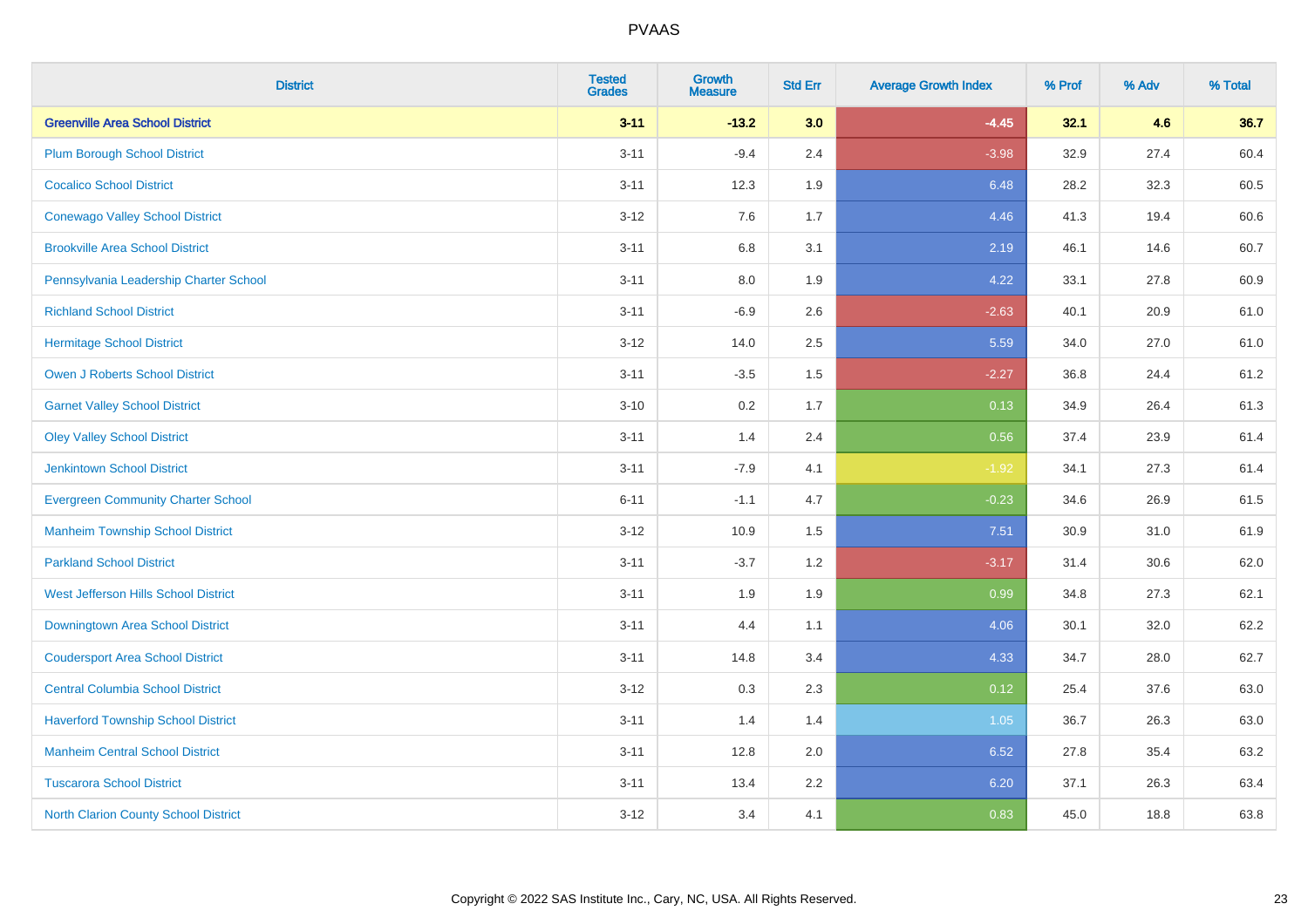| <b>District</b>                           | <b>Tested</b><br><b>Grades</b> | <b>Growth</b><br><b>Measure</b> | <b>Std Err</b> | <b>Average Growth Index</b> | % Prof | % Adv | % Total |
|-------------------------------------------|--------------------------------|---------------------------------|----------------|-----------------------------|--------|-------|---------|
| <b>Greenville Area School District</b>    | $3 - 11$                       | $-13.2$                         | 3.0            | $-4.45$                     | 32.1   | 4.6   | 36.7    |
| <b>Greenwood School District</b>          | $3 - 11$                       | 11.3                            | 3.6            | 3.14                        | 31.2   | 32.8  | 63.9    |
| <b>Elizabethtown Area School District</b> | $3 - 12$                       | 7.1                             | 1.7            | 4.19                        | 36.4   | 27.6  | 64.0    |
| <b>Warwick School District</b>            | $3 - 11$                       | 21.7                            | 1.8            | 11.76                       | 27.7   | 36.3  | 64.0    |
| <b>Sharpsville Area School District</b>   | $3 - 11$                       | 3.8                             | 3.7            | 1.04                        | 41.1   | 23.2  | 64.3    |
| <b>Benton Area School District</b>        | $3 - 10$                       | 8.1                             | 4.0            | 2.01                        | 35.7   | 28.6  | 64.3    |
| <b>Upper Dauphin Area School District</b> | $3 - 11$                       | 16.5                            | 5.1            | 3.26                        | 37.5   | 26.8  | 64.3    |
| <b>West Allegheny School District</b>     | $3 - 12$                       | 8.6                             | 2.0            | 4.34                        | 37.3   | 27.2  | 64.5    |
| <b>Millcreek Township School District</b> | $3 - 11$                       | 9.1                             | 1.4            | 6.61                        | 34.5   | 30.1  | 64.6    |
| <b>Upper Dublin School District</b>       | $3 - 12$                       | 2.1                             | 1.8            | 1.19                        | 34.7   | 30.0  | 64.7    |
| <b>North Pocono School District</b>       | $3 - 11$                       | 13.1                            | 3.7            | 3.54                        | 31.4   | 33.3  | 64.7    |
| <b>Rose Tree Media School District</b>    | $3 - 10$                       | $-2.8$                          | 2.1            | $-1.33$                     | 35.2   | 29.6  | 64.8    |
| <b>Franklin Regional School District</b>  | $3 - 11$                       | 11.3                            | 1.8            | 6.13                        | 30.0   | 35.0  | 65.0    |
| <b>Norwin School District</b>             | $3 - 11$                       | $-1.1$                          | 1.6            | $-0.70$                     | 37.7   | 27.6  | 65.2    |
| <b>Pennsbury School District</b>          | $3 - 11$                       | 5.6                             | 1.3            | 4.38                        | 37.7   | 27.7  | 65.4    |
| <b>Abington Heights School District</b>   | $3 - 11$                       | 6.7                             | 1.7            | 4.00                        | 33.8   | 31.7  | 65.5    |
| <b>Saucon Valley School District</b>      | $3 - 11$                       | 18.9                            | 2.2            | 8.48                        | 26.0   | 39.6  | 65.6    |
| <b>Tyrone Area School District</b>        | $3 - 12$                       | 29.2                            | 2.3            | 12.86                       | 36.6   | 29.1  | 65.7    |
| <b>Seneca Valley School District</b>      | $3 - 11$                       | 0.8                             | 1.4            | 0.54                        | 40.6   | 25.2  | 65.8    |
| <b>Quaker Valley School District</b>      | $3 - 11$                       | 12.2                            | 2.5            | 4.90                        | 39.5   | 26.4  | 65.9    |
| <b>West Branch Area School District</b>   | $3 - 11$                       | 17.0                            | 3.3            | 5.20                        | 47.1   | 19.1  | 66.2    |
| North Penn School District                | $3 - 11$                       | 17.6                            | 1.0            | 17.53                       | 30.8   | 35.7  | 66.4    |
| <b>Montrose Area School District</b>      | $3 - 10$                       | 12.3                            | 2.8            | 4.41                        | 37.8   | 28.9  | 66.7    |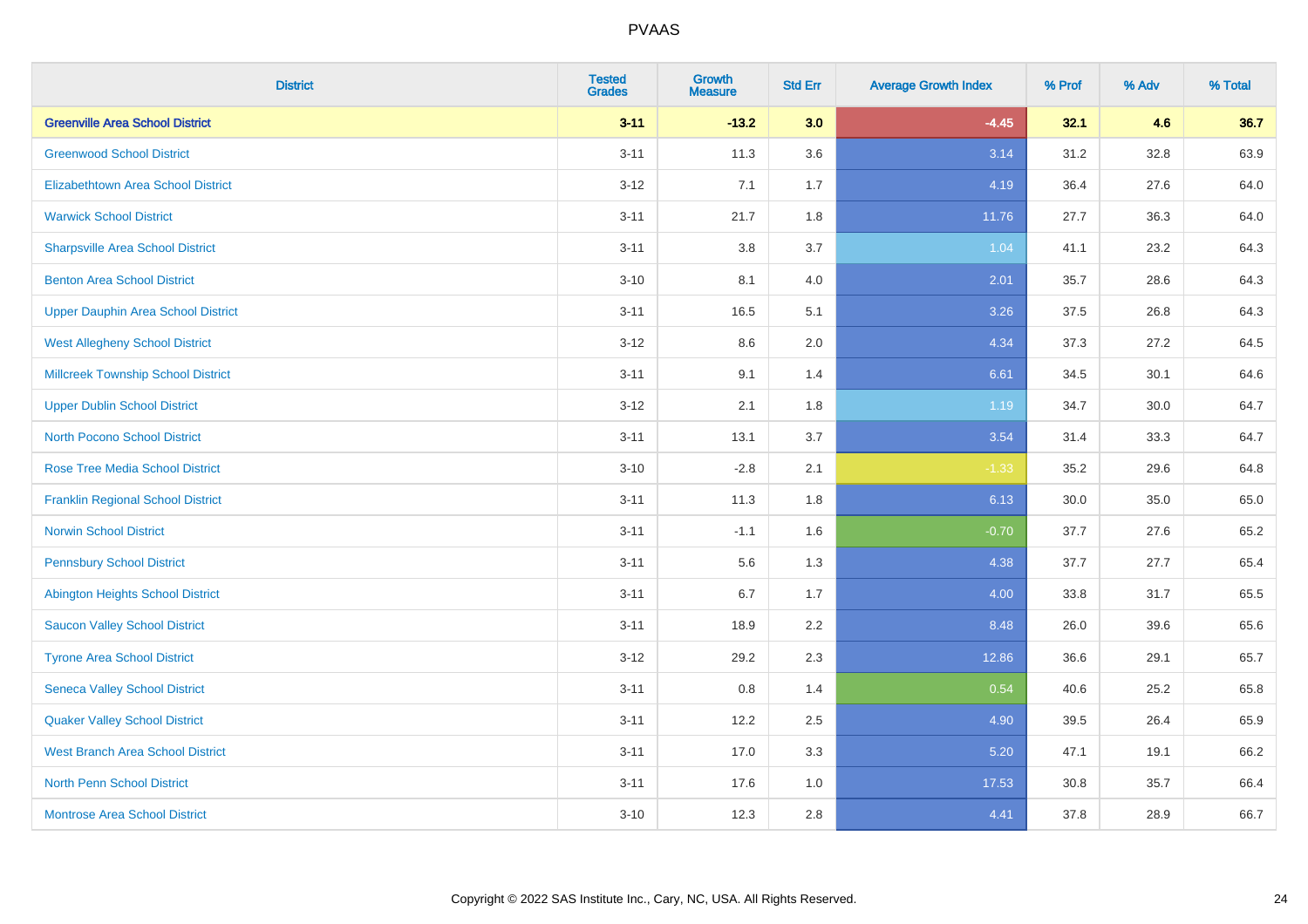| <b>District</b>                               | <b>Tested</b><br><b>Grades</b> | <b>Growth</b><br><b>Measure</b> | <b>Std Err</b> | <b>Average Growth Index</b> | % Prof | % Adv | % Total |
|-----------------------------------------------|--------------------------------|---------------------------------|----------------|-----------------------------|--------|-------|---------|
| <b>Greenville Area School District</b>        | $3 - 11$                       | $-13.2$                         | 3.0            | $-4.45$                     | 32.1   | 4.6   | 36.7    |
| <b>Pequea Valley School District</b>          | $3 - 11$                       | 18.0                            | 3.1            | 5.74                        | 29.2   | 37.5  | 66.7    |
| <b>Hempfield School District</b>              | $3 - 11$                       | 13.4                            | 1.3            | 10.53                       | 29.9   | 36.8  | 66.7    |
| Southern York County School District          | $3 - 11$                       | 15.5                            | 1.8            | 8.48                        | 37.6   | 29.2  | 66.8    |
| <b>Upper Merion Area School District</b>      | $3 - 11$                       | 14.0                            | 2.0            | 7.15                        | 34.4   | 32.6  | 67.0    |
| <b>Avon Grove School District</b>             | $3 - 10$                       | 7.6                             | 1.4            | 5.29                        | 33.7   | 33.2  | 67.0    |
| Southern Lehigh School District               | $3 - 11$                       | $-4.1$                          | 2.1            | $-1.94$                     | 39.3   | 28.0  | 67.2    |
| <b>Freeport Area School District</b>          | $3 - 10$                       | $-0.2$                          | 2.1            | $-0.10$                     | 37.4   | 29.8  | 67.2    |
| <b>Great Valley School District</b>           | $3 - 11$                       | 5.4                             | 2.0            | 2.77                        | 33.8   | 33.5  | 67.3    |
| <b>Council Rock School District</b>           | $3 - 11$                       | 13.5                            | 1.1            | 12.27                       | 32.0   | 35.4  | 67.4    |
| <b>Bethel Park School District</b>            | $3 - 11$                       | $-4.4$                          | 1.7            | $-2.62$                     | 40.1   | 27.3  | 67.4    |
| <b>Littlestown Area School District</b>       | $3 - 11$                       | 28.7                            | 2.4            | 11.83                       | 38.4   | 29.3  | 67.7    |
| Lampeter-Strasburg School District            | $3 - 12$                       | 11.0                            | 1.9            | 5.69                        | 35.4   | 32.3  | 67.7    |
| <b>Springfield Township School District</b>   | $3 - 11$                       | $-3.9$                          | 3.1            | $-1.27$                     | 37.2   | 30.8  | 68.1    |
| <b>Clearfield Area School District</b>        | $3 - 10$                       | $-1.3$                          | 3.7            | $-0.34$                     | 43.9   | 24.6  | 68.4    |
| <b>Delaware Valley School District</b>        | $3 - 11$                       | 15.7                            | 1.6            | 9.62                        | 36.7   | 32.1  | 68.8    |
| <b>Mars Area School District</b>              | $3 - 10$                       | 6.6                             | 1.9            | 3.45                        | 36.7   | 32.4  | 69.1    |
| <b>Berlin Brothersvalley School District</b>  | $3 - 11$                       | 19.6                            | 4.0            | 4.93                        | 28.3   | 41.3  | 69.6    |
| <b>Methacton School District</b>              | $3 - 11$                       | 11.0                            | 1.6            | 6.94                        | 36.0   | 33.6  | 69.6    |
| <b>Souderton Area School District</b>         | $3 - 11$                       | 18.5                            | 1.4            | 12.86                       | 39.2   | 31.2  | 70.4    |
| <b>Wallingford-Swarthmore School District</b> | $3 - 10$                       | 5.0                             | 2.2            | 2.25                        | 33.3   | 37.1  | 70.4    |
| South Fayette Township School District        | $3 - 11$                       | 6.0                             | 1.8            | 3.33                        | 32.2   | 38.3  | 70.5    |
| <b>Cumberland Valley School District</b>      | $3-12$                         | 18.6                            | 1.2            | 15.79                       | 31.3   | 39.2  | 70.5    |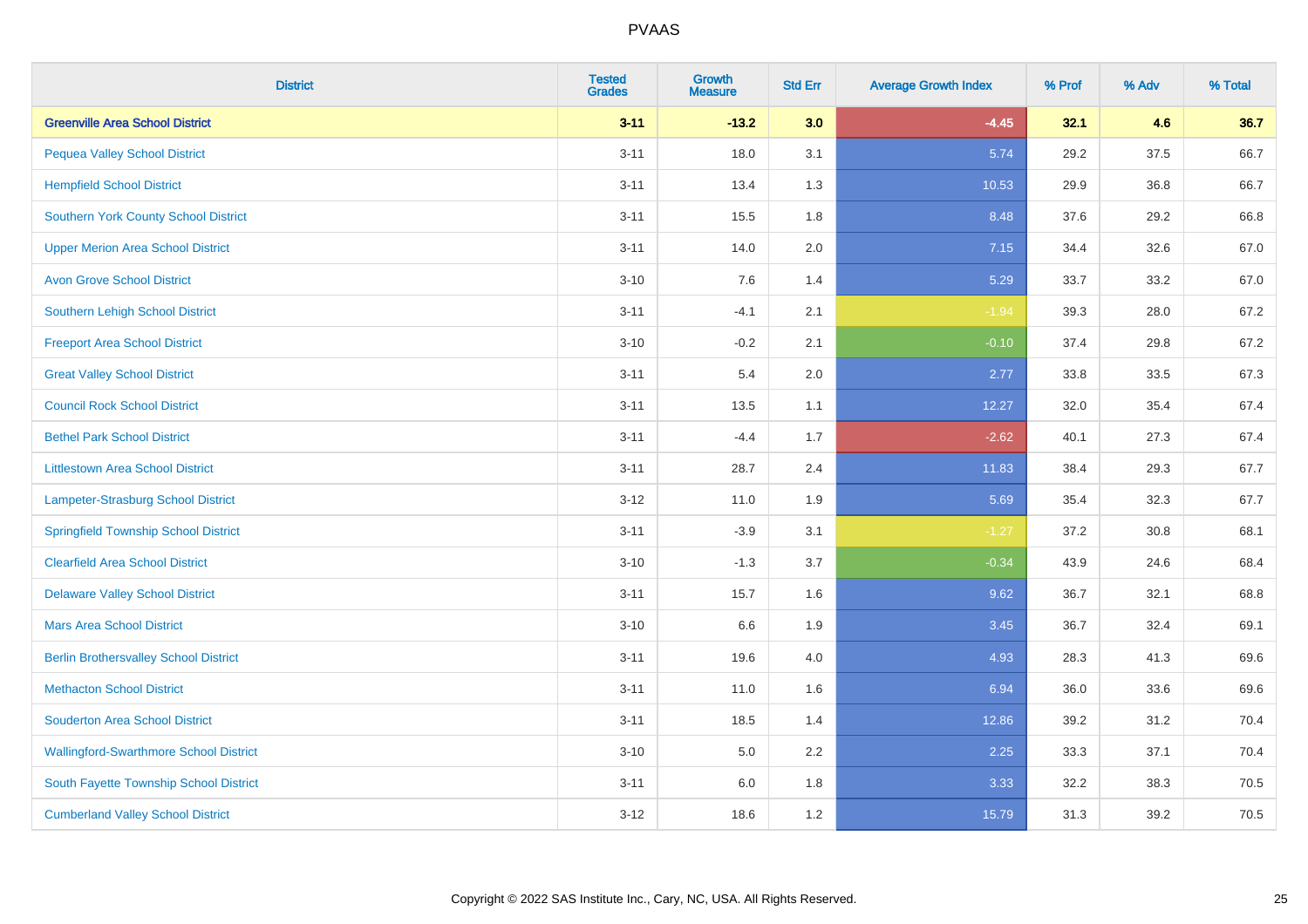| <b>District</b>                                 | <b>Tested</b><br><b>Grades</b> | <b>Growth</b><br><b>Measure</b> | <b>Std Err</b> | <b>Average Growth Index</b> | % Prof | % Adv | % Total |
|-------------------------------------------------|--------------------------------|---------------------------------|----------------|-----------------------------|--------|-------|---------|
| <b>Greenville Area School District</b>          | $3 - 11$                       | $-13.2$                         | 3.0            | $-4.45$                     | 32.1   | 4.6   | 36.7    |
| <b>Oswayo Valley School District</b>            | $3 - 12$                       | 9.9                             | 5.1            | 1.93                        | 26.5   | 44.1  | 70.6    |
| <b>Colonial School District</b>                 | $3 - 11$                       | 22.1                            | 1.6            | 13.55                       | 27.2   | 43.5  | 70.6    |
| <b>Tredyffrin-Easttown School District</b>      | $3 - 10$                       | 8.7                             | 2.4            | 3.57                        | 35.2   | 35.8  | 71.0    |
| <b>Dallastown Area School District</b>          | $3 - 11$                       | 19.9                            | 1.4            | 14.14                       | 36.8   | 34.2  | 71.0    |
| <b>Radnor Township School District</b>          | $3 - 12$                       | 7.5                             | 1.9            | 4.03                        | 33.0   | 38.3  | 71.3    |
| <b>Lower Moreland Township School District</b>  | $3 - 11$                       | 8.7                             | 2.0            | 4.35                        | 38.2   | 33.2  | 71.4    |
| <b>Eastern Lancaster County School District</b> | $3 - 12$                       | 2.9                             | 3.2            | 0.91                        | 35.2   | 36.4  | 71.6    |
| <b>Lewisburg Area School District</b>           | $3 - 11$                       | 1.7                             | 2.4            | 0.72                        | 35.9   | 35.9  | 71.8    |
| <b>Loyalsock Township School District</b>       | $3-12$                         | 26.7                            | 2.7            | 9.92                        | 36.8   | 35.1  | 71.9    |
| <b>Penn-Trafford School District</b>            | $3 - 11$                       | 2.9                             | 1.8            | 1.68                        | 46.3   | 26.2  | 72.5    |
| Palmyra Area School District                    | $3 - 11$                       | 16.2                            | 1.8            | 9.02                        | 38.8   | 34.0  | 72.8    |
| North Allegheny School District                 | $3 - 11$                       | 18.0                            | 1.3            | 14.25                       | 30.5   | 42.9  | 73.4    |
| <b>Camp Hill School District</b>                | $3 - 12$                       | 20.7                            | 2.9            | 7.00                        | 32.3   | 41.4  | 73.7    |
| <b>Marple Newtown School District</b>           | $3 - 11$                       | 20.6                            | 2.3            | 8.95                        | 31.1   | 42.7  | 73.8    |
| <b>Wayne Highlands School District</b>          | $3 - 11$                       | 22.5                            | 2.5            | 9.16                        | 33.8   | 40.4  | 74.2    |
| Fox Chapel Area School District                 | $3 - 11$                       | 17.6                            | 1.9            | 9.47                        | 22.9   | 52.0  | 74.9    |
| <b>Harbor Creek School District</b>             | $3 - 11$                       | 13.4                            | 2.3            | 5.80                        | 34.5   | 40.7  | 75.2    |
| <b>Spring-Ford Area School District</b>         | $3 - 11$                       | 16.6                            | 1.2            | 14.02                       | 30.4   | 45.3  | 75.7    |
| <b>Central Bucks School District</b>            | $3 - 11$                       | 15.5                            | 0.9            | 17.94                       | 34.8   | 41.4  | 76.2    |
| <b>Upper Saint Clair School District</b>        | $3 - 11$                       | 13.8                            | 1.8            | 7.86                        | 32.2   | 44.5  | 76.7    |
| <b>Fairview School District</b>                 | $3 - 11$                       | 8.3                             | 2.4            | 3.43                        | 41.9   | 34.9  | 76.7    |
| <b>Peters Township School District</b>          | $3 - 11$                       | 14.1                            | 1.7            | 8.16                        | 35.2   | 41.6  | 76.8    |